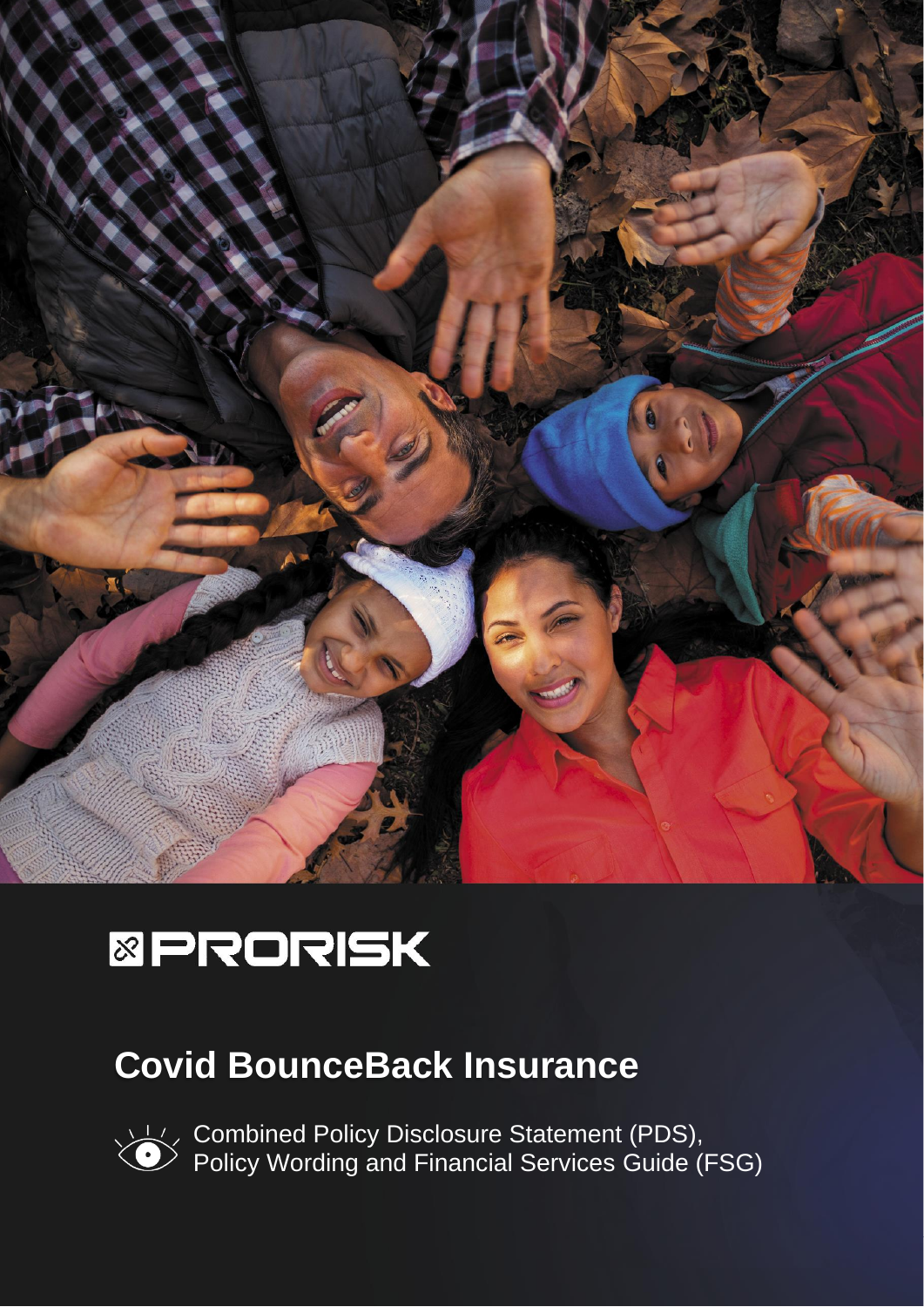## **Contents**

| <b>Part A: Important Information</b><br>$\overline{\phantom{a}4}$ |  |
|-------------------------------------------------------------------|--|
|                                                                   |  |
|                                                                   |  |
|                                                                   |  |
|                                                                   |  |
|                                                                   |  |
|                                                                   |  |
|                                                                   |  |
|                                                                   |  |
|                                                                   |  |
|                                                                   |  |
|                                                                   |  |

## Ceneral Conditions 10

## Part B: Policy Wording 2012 14

## <u>Claims and the community of the community of the community of the community of the community of the community of the community of the community of the community of the community of the community of the community of the co</u>

 $\frac{17}{2}$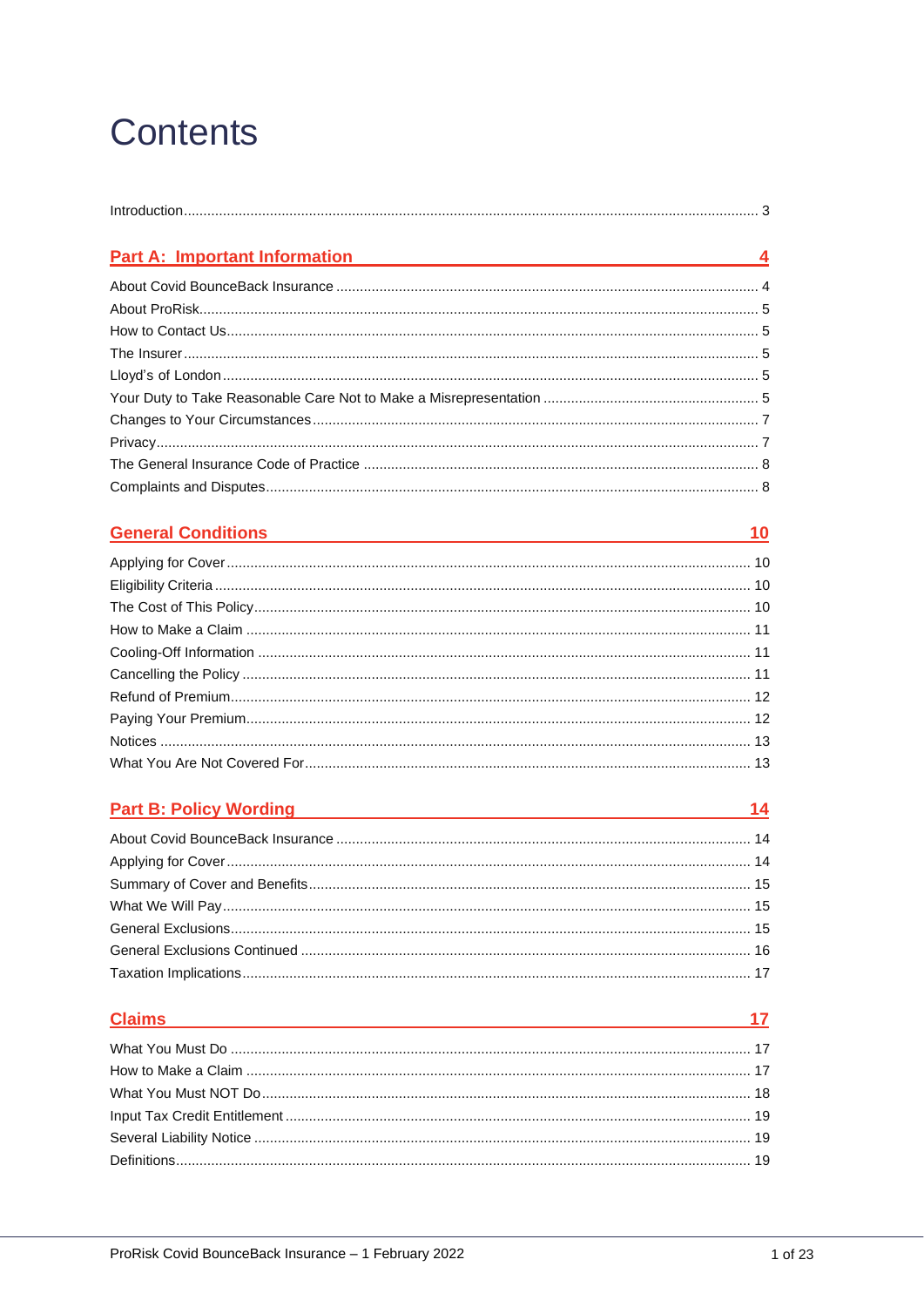|                | <b>Part C: Financial Services Guide (FSG)</b><br><u> 1980 - Johann Stein, mars an deus Amerikaansk kommunister (</u> |  |  |
|----------------|----------------------------------------------------------------------------------------------------------------------|--|--|
| $\mathbf{1}$ . |                                                                                                                      |  |  |
| 2.             |                                                                                                                      |  |  |
| 3.             |                                                                                                                      |  |  |
| 4.             |                                                                                                                      |  |  |
| 5.             |                                                                                                                      |  |  |
| 6.             |                                                                                                                      |  |  |
| 7.             |                                                                                                                      |  |  |
| 8.             |                                                                                                                      |  |  |
| 9.             |                                                                                                                      |  |  |
| 10.            |                                                                                                                      |  |  |
| 11.            |                                                                                                                      |  |  |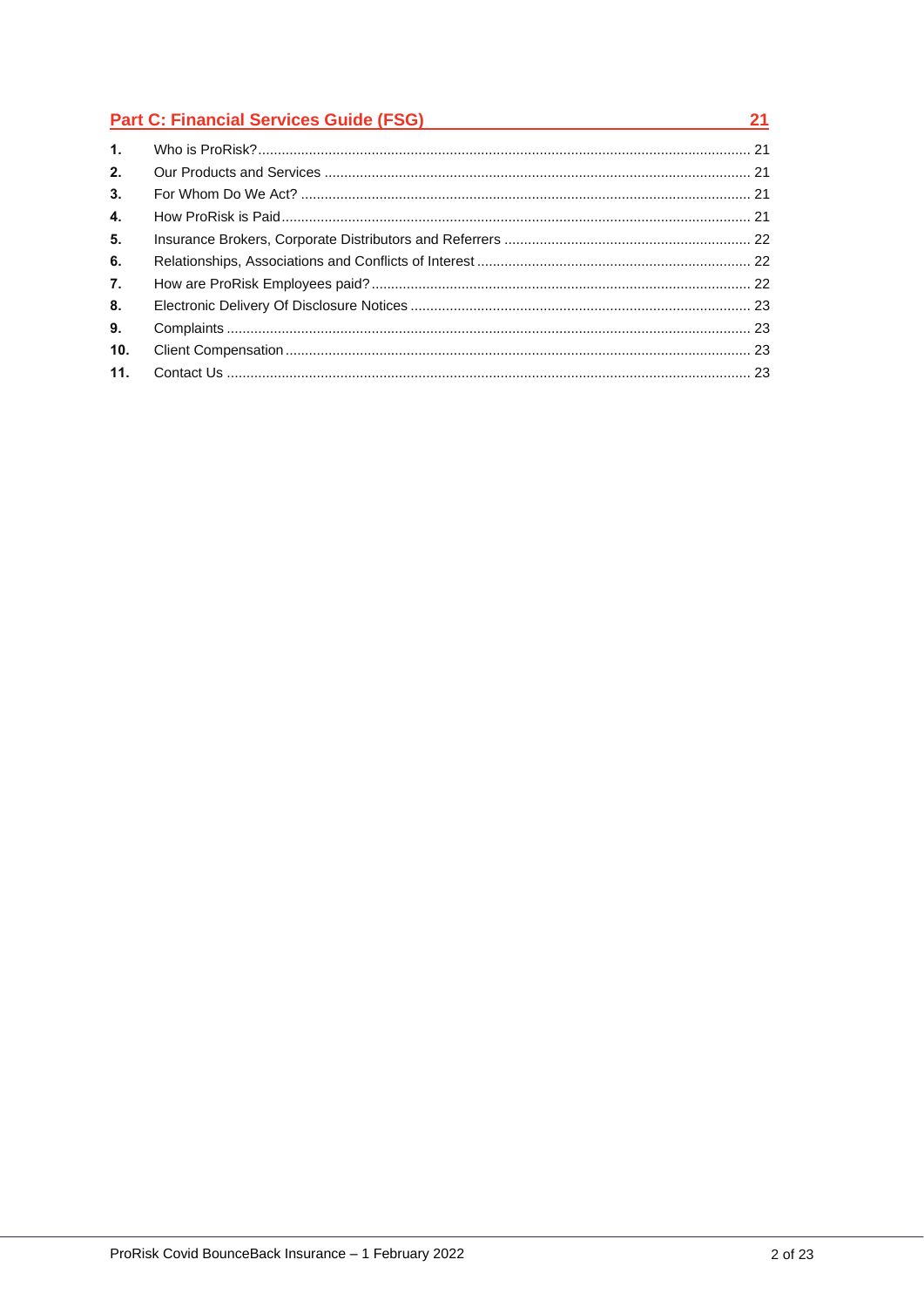#### <span id="page-3-0"></span>**Introduction**

#### **About this Combined Product Disclosure Statement (PDS), Policy Wording and Financial Service Guide (FSG)**

This Combined Product Disclosure Statement, Policy Wording (PDS) and Financial Services Guide (FSG) contains 3 sections. The information contained in the PDS is designed to assist **You** in making an informed choice about **Your** insurance needs.

**Part A** sets out important information about **Your** policy. It also contains information about how the premium is calculated, **Our** dispute resolution system, the cooling off period, and other relevant information relating to this product.

**Part B** is the policy wording, which sets out all the terms, conditions, exclusions, features and benefits applicable to this insurance.

**Part C** provides **You** with information about the financial services that ProRisk provides in relation to the Covid BounceBack Insurance Policy.

It is important that **You** read both Part A and Part B of this PDS carefully before applying for this insurance so that **You** understand the cover provided and its terms, conditions and exclusions.

#### **Definitions**

Apart from in the various headings, words appearing in bold type in the PDS have specific meanings attached to them, such as "**You**" and "**Us**". When reading the PDS please make sure that **You** refer to the various definitions on pages 18 to ensure that **You** understand what is being said.

Preparation Date: 15<sup>th</sup> January 2022

#### **Updating the PDS**

Information in the PDS may need to be updated from time to time. **You** can request a copy of the updated information by contacting **ProRisk** using the contact details set out on page 5. **We** will send **You** a copy of the updated information upon **Your** request. **We** will issue a supplementary or replacement PDS if there is a materially adverse change or omission from this PDS.

#### **Advice Warning**

Any advice contained in this document is of a general nature only and has not considered **Your** objectives, financial situation or needs. **You** should therefore consider the information provided having regard to **Your** personal circumstances before deciding whether to apply for Covid BounceBack Insurance.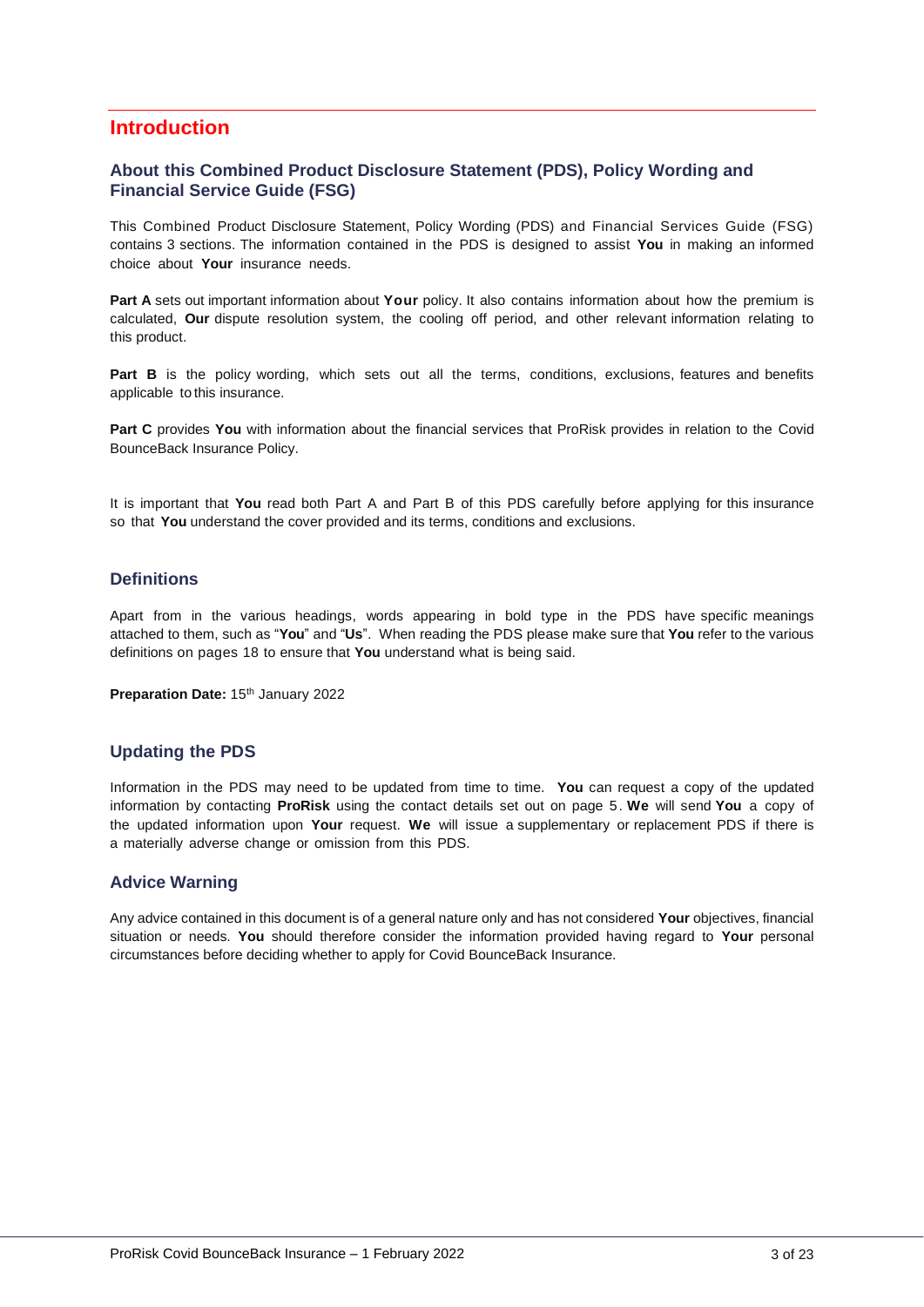## <span id="page-4-0"></span>Part A: Important Information

The information provided in this section includes high level information about this policy including **Your** duty to take reasonable care not to make a misrepresentation to **Us**, privacy, how to make a claim, **Our** dispute resolution process and other relevant information. This section may also set out other information such as, factors that affect the premium cost and any cooling off rights.

If **We** issue **You** with a policy, **You** will be given a **Policy Schedule**. The **Policy Schedule** sets out the specific terms applicable to **Your** cover and should be read together with the policy.

The PDS and **Policy Schedule** form **Your** legal contract with **Us** so please keep them in a safe place for future reference. **You** should check the **Policy Schedule** or renewal schedule if **You** are issued one, when **You** receive it to ensure it accurately states what **You** have insured.

## <span id="page-4-1"></span>**About Covid BounceBack Insurance**

In the event that **You** contract **Covid-19** and are **Hospitalised** for a period of 24 hours or more as a result of contracting **Covid-19**, **We** will pay **You** a one-off **Covid BounceBack Payment** of \$5,000. The **Covid BounceBack Payment** can assist **You** with costs, expenses or lost wages due to **You** being **Hospitalised** from contracting the **Covid-19** virus. The **Covid BounceBack Payment** will be paid directly to **You**.

14 Day No Claim Period Applies - Where **You** are hospitalised due to Covid-19 within the first 14 days of the commencement of this policy, no claim for hospitalisation due to Covid-19 will be paid.

**Important: You** are required to be **Fully Vaccinated** against the **Covid-19** virus when taking out this policy.

| Level of Cover | <b>Covid BounceBack Payment</b> |
|----------------|---------------------------------|
|                | \$5,000                         |

#### **Claim Examples**

- **1.** Claire is **Fully Vaccinated**. Claire contracts **Covid-19** and attends the emergency department where Claire is assessed and is **Hospitalised.** Claire's stay in hospital is for five days. As Claire's hospital admission was due to contracting **Covid-19** and is more than 24 hours, Claire will be eligible to claim for a \$5,000 **Covid BounceBack Payment**.
- **2.** Jerry is **Fully Vaccinated**. Jerry attends the local hospital after feeling unwell. Jerry is seen by the emergency department, assessed as having contracted **Covid-19** and treated and allowed to go home to recover. The total time Jerry attended hospital was 12 hours. Jerry was not **Hospitalised** and therefore Jerry will be ineligible to claim for a **Covid BounceBack Payment.**

Detailed information on Covid BounceBack Insurance including the terms, conditions, exclusions and limitations can be found in Part B of this PDS.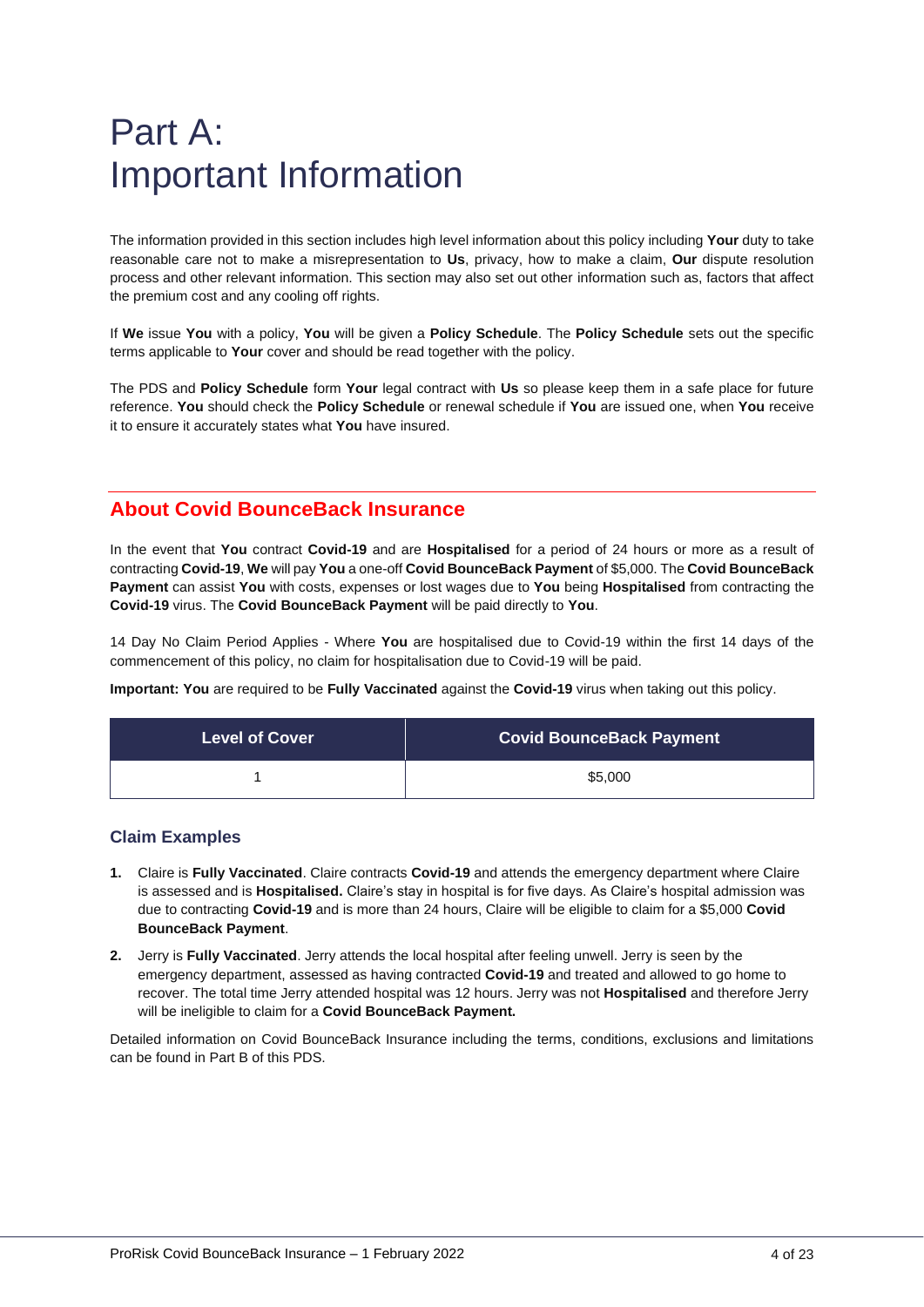## <span id="page-5-0"></span>**About ProRisk**

Professional Risk Underwriting Pty Ltd (ABN: 80 103 953 073) (AFSL: 308076) (**ProRisk**) is an Australian underwriting agency and coverholder for certain underwriters at Lloyd's London (Lloyd's Underwriters). **ProRisk**  was incorporated in 2003 and quickly established itself as an innovative and competitive underwriting agency offering quality insurance solutions for Australian businesses and consumers.

For more information about **ProRisk** visi[t www.prorisk.com.au](http://www.prorisk.com.au/)

#### <span id="page-5-1"></span>**How to Contact Us**

**We** can be contacted by telephone or in writing at:

**ProRisk** Level 2, 115 Bridge Road RICHMOND VIC 3121 Email: [enquiries@prorisk.com.au](mailto:enquiries@prorisk.com.au)  Phone: (03) 9235 5255 Fax: 1800 633 073

### <span id="page-5-2"></span>**The Insurer**

This policy is issued by Professional Risk Underwriting Pty Ltd ABN 80 103 953 073 AFSL 308076 ("**ProRisk**") on behalf of certain underwriters at Lloyd's ("Lloyd's Underwriters"). The Lloyd's Underwriters are as specified in the agreement between the underwriters and **ProRisk**, and details of the participating underwriters will be provided to **You** upon request.

## <span id="page-5-3"></span>**Lloyd's of London**

Lloyd's of London is the world's leading insurance market providing specialist insurance services in over 200 countries and territories. Together, the syndicates underwriting at Lloyd's form one of the largest commercial insurers in the world. Lloyd's Underwriters are authorised insurers in Australia. Lloyd's enjoys strong financial security supported by excellent ratings. Visit www.lloyds.com for more information*.*

### <span id="page-5-4"></span>**Your Duty to Take Reasonable Care Not to Make a Misrepresentation**

**Your** application for insurance cover will be treated as if **You** are applying for a 'consumer insurance contract'. Before the contract of insurance is entered into, **You** have a legal duty to take reasonable care not to make a misrepresentation to the insurer under the *Insurance Contracts Act 1984* (Cth). It is very important that **You** comply with **Your** duty, as this may impact on **Your** insurance cover.

A misrepresentation is an answer or statement that is not true, only partially true, or does not fairly reflect the truth.

When **You** apply for insurance, **We** will ask **You** clear and specific questions that are relevant to **Our** decision to insure **You**. **Your** answers in response to **Our** questions are important as **We** use them to determine whether **We** can provide insurance cover to **You**, and if so, the terms of the policy and the premium **We** will charge. This means that when answering **Our** questions, **You** should respond fully, honestly and accurately.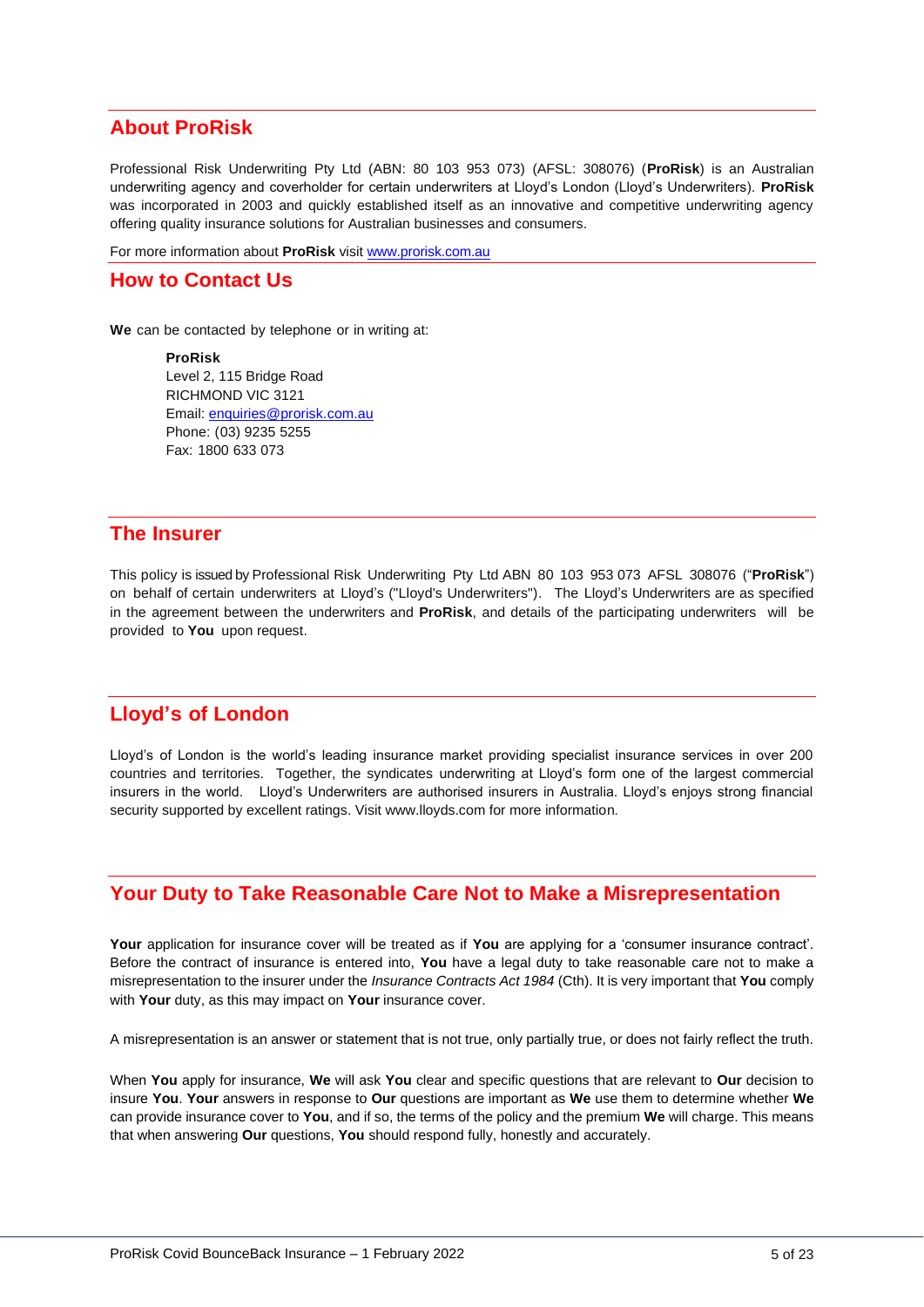The duty to take reasonable care not to make a misrepresentation applies anytime **You** answer **Our** questions as a part of an initial insurance application, when extending or making changes to an existing insurance, and reinstating any previous contract of insurance.

**We** may later investigate the answers **You** provide to **Us**, for example, when a claim is made.

#### **Guidance for answering Our questions:**

**Important:** please ensure that **You** take care when providing **Your** answers in response to **Our** questions in relation to **Your** insurance application. **You** should respond fully, honestly and accurately. If **You** do not, it may affect **Your** insurance cover.

When answering **Our** questions, please:

- Think carefully about **Your** responses. If **You** do not understand the question or require further explanation, please ask **Us** before responding;
- Make sure **Your** responses are truthful, accurate and complete answers to every question that **We** ask **You**;
- Provide **Us** with all relevant information in response to **Our** questions. If **You** are unsure what information to include, please include it or check with **Us**, **Your** broker or adviser;
- Do not assume that **We** will contact anyone else for the information **We** are asking **You** for;
- Review each answer **You** have provided on **Your** insurance application carefully and make any corrections (if necessary) before submitting it to **Us**. **You** are responsible for the answers that **You** provide **Us**, even if **You** have had help in preparing **Your** application, for example from **Your** broker, intermediary, advisor or someone else.

Before **Your** insurance cover starts, please tell **Us** of any changes that may be required to the answers **You** have given to **Our** questions. This may save time as any changes may require further investigation or assessment of the risk.

If, after **Your** insurance cover starts, **You** think **You** may not have complied with **Your** duty, please contact **Us**, **Your** broker or advisor immediately and **We** will let **You** know whether it has any impact on **Your** cover.

**We** may contact **You** after **You** have submitted **Your** application to clarify or collect any information that **You** may not have included. The information **You** provide may be recorded and used by **Us** in assessing **Your** application. **Your** duty to take reasonable care not to make a misrepresentation applies to all types of communication with **Us**, including written, electronic, online, when speaking with **Us** in person or on the telephone, or a mix of these.

#### **If You do not comply with Your duty**

If **You** do not take reasonable care not to make a misrepresentation, it may have serious consequences for **Your** insurance. If **You** have failed to comply with **Your** duty, **We** have certain rights, which may depend on what **Your** insurance offer may have been had **You** not made a misrepresentation, and whether or not the misrepresentation was fraudulent. **We** have different actions available to **Us**, for example, **We** may do one of the following:

- Avoid **Your** insurance cover. This means that **Your** insurance contract and cover will be treated as if it never existed;
- Change the amount of cover, for example the level of cover may be reduced;
- Change the terms of **Your** insurance contract, for example certain events may be excluded from being covered.

This may mean an insurance claim may not be paid, or the amount or benefit paid may be reduced, or premiums increased.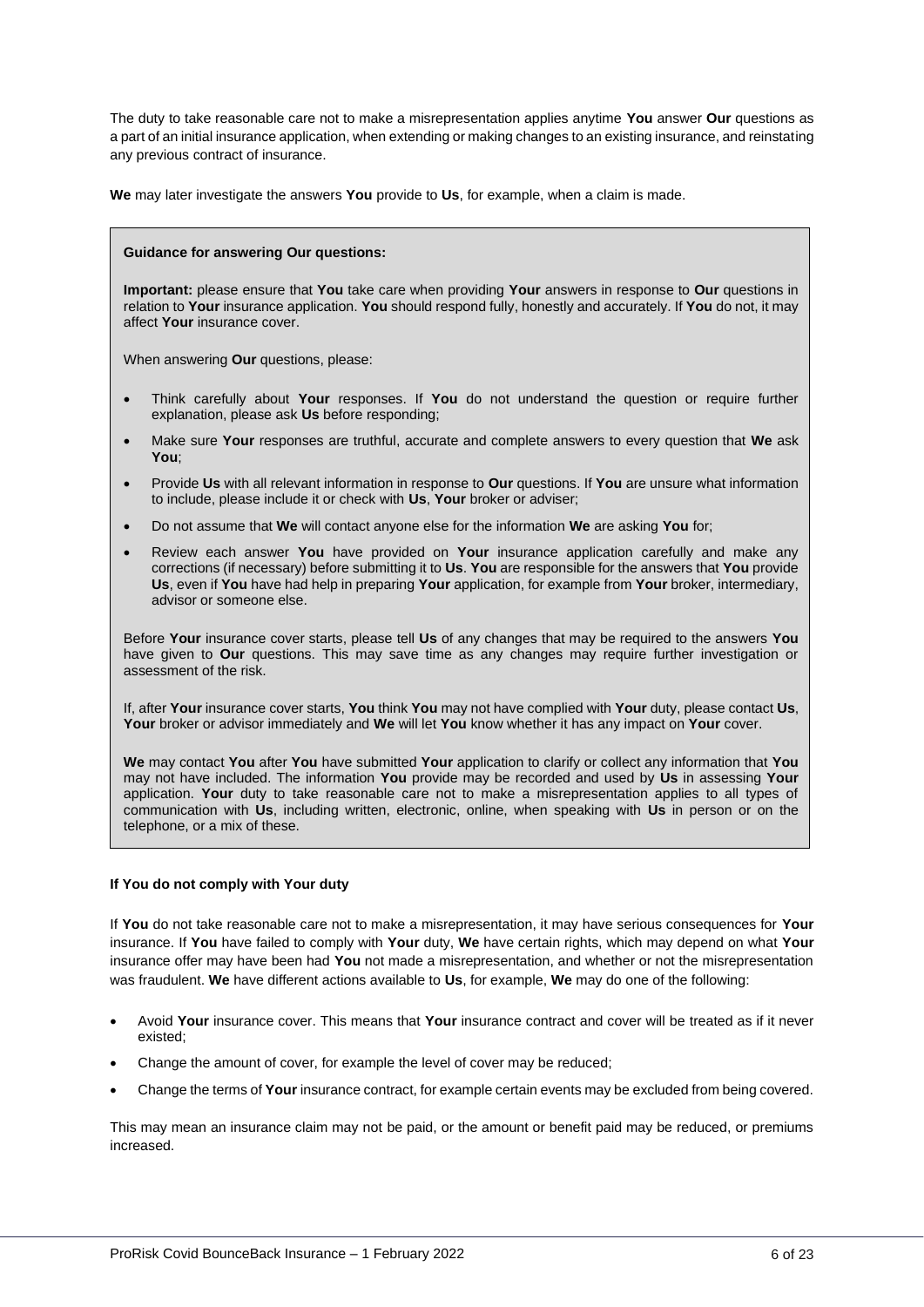If **We** suspect that **You** may have breached **Your** duty to take reasonable care not to make a misrepresentation, before **We** exercise any of the actions available to **Us**, **We** will:

- Explain **Our** reasons why **We** believe **You** have breached **Your** duty; and
- Provide **You** with an opportunity to respond and provide **Us** with further information.

If **We** decide to make changes to **Your** cover, **We** will notify **You** of **Our** decision and provide **You** with the review process and complaints procedure to follow if **You** disagree with **Our** decision.

#### **If You need help**

It is very important that **You** understand this information, the questions that **We** ask **You** and **Your** duty. If **You** are having difficulty for any reason, such as a disability, English language, or require further support such as a support person **You** trust, please contact **Us** so that **We** may tell **You** how **We** may assist in providing additional support.

If **You** have any questions, please contact **Us**, **Your** broker or advisor.

## <span id="page-7-0"></span>**Changes to Your Circumstances**

**You** must tell **Us** as soon as possible if circumstances occur, or if changes or alterations are intended or made to the information stated on **Your Policy Schedule.**

### <span id="page-7-1"></span>**Privacy**

**ProRisk** is bound by the obligations of the Privacy Act 1988 (as amended) regarding the collection, use, disclosure and handling of personal information. **We** collect personal information about **You** and about other individuals to enable **Us** to provide **You** with relevant products and services, to assess **Your** application for insurance and, if a contract is entered, to enable **Us** to provide, administer, and manage the policy, and to investigate and handle any claims under the policy. **We** may disclose personal information **We** collect to third parties (who may be located in the United Kingdom and other countries outside Australia). These include the insurer, lawyers, claims adjusters, and others appointed by **ProRisk** to assist **Us** in providing relevant products and services. **We** may also disclose **Your** information to people listed as co-insured on the policy and to **Your** agents. By providing **Your** personal information to **Us**, **You** consent to **Us** making these disclosures.

If **You** do not provide all or part of the information required, **We** may not be able to provide **You** with **Our** products and services, consider **Your** application for insurance, administer the policy, assess or handle claims under the policy.

When **You** provide **Us** with personal information about other individuals, **We** rely upon **You** to have made them aware of that disclosure, and to ensure that they are aware of the matters set out in this **ProRisk** Privacy Statement and **ProRisk's** Privacy Policy and have consented to the disclosure.

Further information about **ProRisk's** collection, use, disclosure and handling of personal information is set out in its Privacy Policy, available on its website at [www.prorisk.com.au](http://www.prorisk.com.au/) The Privacy Policy contains information about how **You** may access or seek a correction of **Your** personal information and how **We** deal with privacy complaints. To obtain a hard copy of **Our** Privacy Policy or to request access to or correction of or to update personal information, contact the Privacy Officer at **ProRisk** by email: enquiries@prorisk.com.au or by mail at the address shown on this PDS.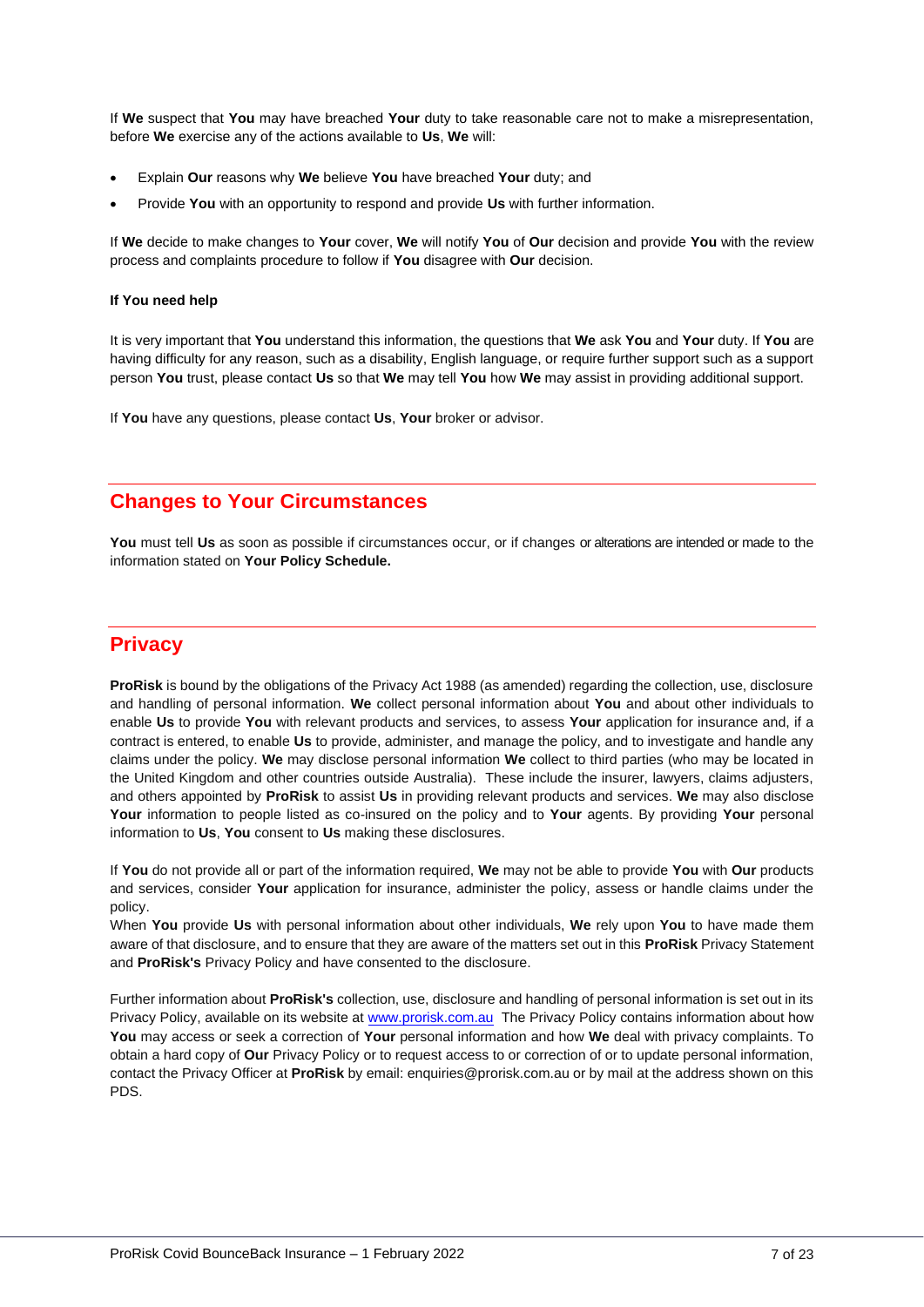### <span id="page-8-0"></span>**The General Insurance Code of Practice**

The Insurance Council of Australia Limited has developed the General Insurance Code of Practice ("the Code"), which is a voluntary self-regulatory code. The Code aims to raise the standards of practice and service in the insurance industry.

Lloyd's has adopted the Code on terms agreed with the Insurance Council of Australia. For further information on the Code please visit [www.codeofpractice.com.au.](https://urldefense.proofpoint.com/v2/url?u=http-3A__www.codeofpractice.com.au&d=DwMFAg&c=ZnH9XQkNJ63hboBolvM4BvMHpqa6cbGvlWggJ5lnW8w&r=iXadECH1cSW41dbCGrm9bTjGoX5Qe5OShsuNZnzk99Q&m=vuqWIRW974ACcDkF_T8B91F40o0XlpksAS_dnh3DPNQ&s=DJTZIATYxEvrumnxo-XIfq89mdukcNeelXGnds7jTs4&e=)

The Code Governance Committee (CGC) is an independent body that monitors and enforces insurers' compliance with the Code. For more information on the Code Governance Committee (CGC) go to [www.insurancecode.org.au](http://www.insurancecode.org.au/)

#### <span id="page-8-1"></span>**Complaints and Disputes**

If **You** have any concerns or wish to make a complaint in relation to this **Policy**, **Our** services or **Your** insurance claim, please let **Us** know and **We** will attempt to resolve **Your** concerns in accordance with **Our** Internal Dispute Resolution procedure. Please contact **ProRisk** in the first instance:

Complaints Officer **ProRisk** Email: [complaints@prorisk.com.au](mailto:complaints@prorisk.com.au) Phone: (03) 9235 5255 Level 2, 115 Bridge Road RICHMOND VIC 3121

**We** will acknowledge receipt of **Your** complaint and do **Our** utmost to resolve the complaint to **Your** satisfaction within 10 business days.

If **We** cannot resolve **Your** complaint to **Your** satisfaction, **We** will escalate **You**r matter to Lloyd's Australia who will determine whether it will be reviewed by their office or the Lloyd's UK Complaints team. Lloyd's contact details are:

Lloyd's Australia Limited Email: [idraustralia@lloyds.com](mailto:idraustralia@lloyds.com) Telephone: (02) 8298 0783 Post: Suite 1603 Level 16, 1 Macquarie Place, Sydney NSW 2000

A final decision will be provided to **You** within 30 calendar days of the date on which **You** first made the complaint unless certain conditions apply.

**You** may refer **Your** complaint to the Australian Financial Complaints Authority (AFCA) if **Your** complaint is not resolved to **Your** satisfaction within 30 calendar days of the date on which **You** first made the complaint or at any time. AFCA can be contacted as follows:

Telephone: 1800 931 678 Email: [info@afca.org.au](mailto:info@afca.org.au) Post: GPO Box 3 Melbourne VIC 3001 Website[: www.afca.com.au](http://www.afca.com.au/)

Your complaint must be referred to AFCA within 2 years of the final decision unless AFCA considers special circumstances apply. If **Your** complaint is not eligible for consideration by AFCA, **You** may be referred to the Financial Ombudsman Service (UK) or **You** can seek independent legal advice. **You** can also access any other external dispute resolution or other options that may be available to **You**.

The **Underwriters** accepting this Insurance agree that: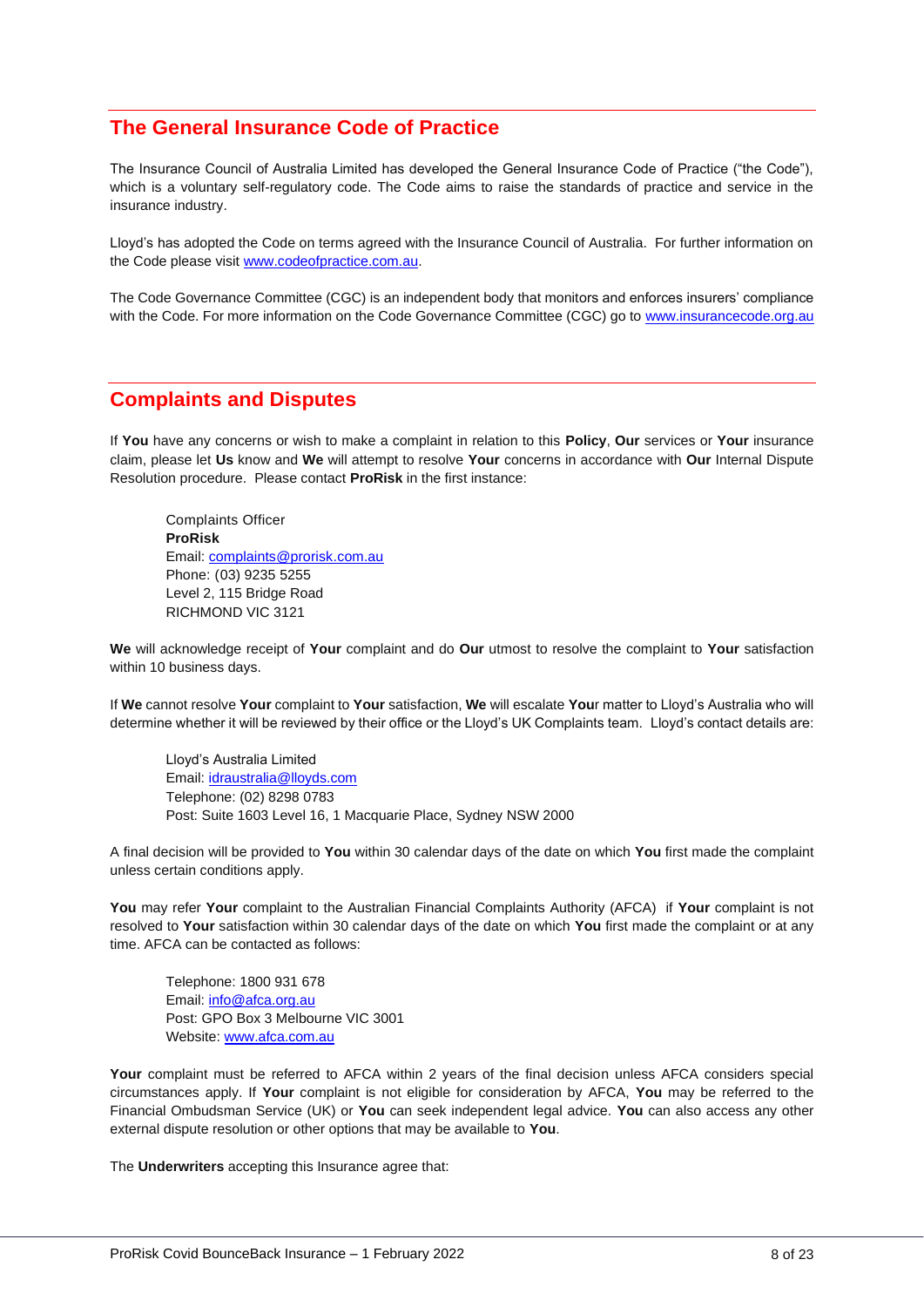- (i) if a dispute arises under this Insurance, this Insurance will be subject to Australian law and practice and the **Underwriters** will submit to the jurisdiction of any competent Court in the Commonwealth of Australia;
- (ii) any summons notice or process to be served upon the **Underwriters** may be served upon:

*Lloyd's Underwriters' General Representative in Australia Suite 1603 Level 16 1 Macquarie Place Sydney NSW 2000*

who has authority to accept service on the **Underwriters**' behalf;

(iii) if a suit is instituted against any of the **Underwriters**, all **Underwriters** participating in this Insurance will abide by the final decision of such Court or any competent Appellate Court.

In the event of a claim arising under this Insurance immediate notice should be given to:

#### **ProRisk**

Level 2, 115 Bridge Road RICHMOND VIC 3121 Email: [enquiries@prorisk.com.au](mailto:enquiries@prorisk.com.au) Tel: (03) 9235 5255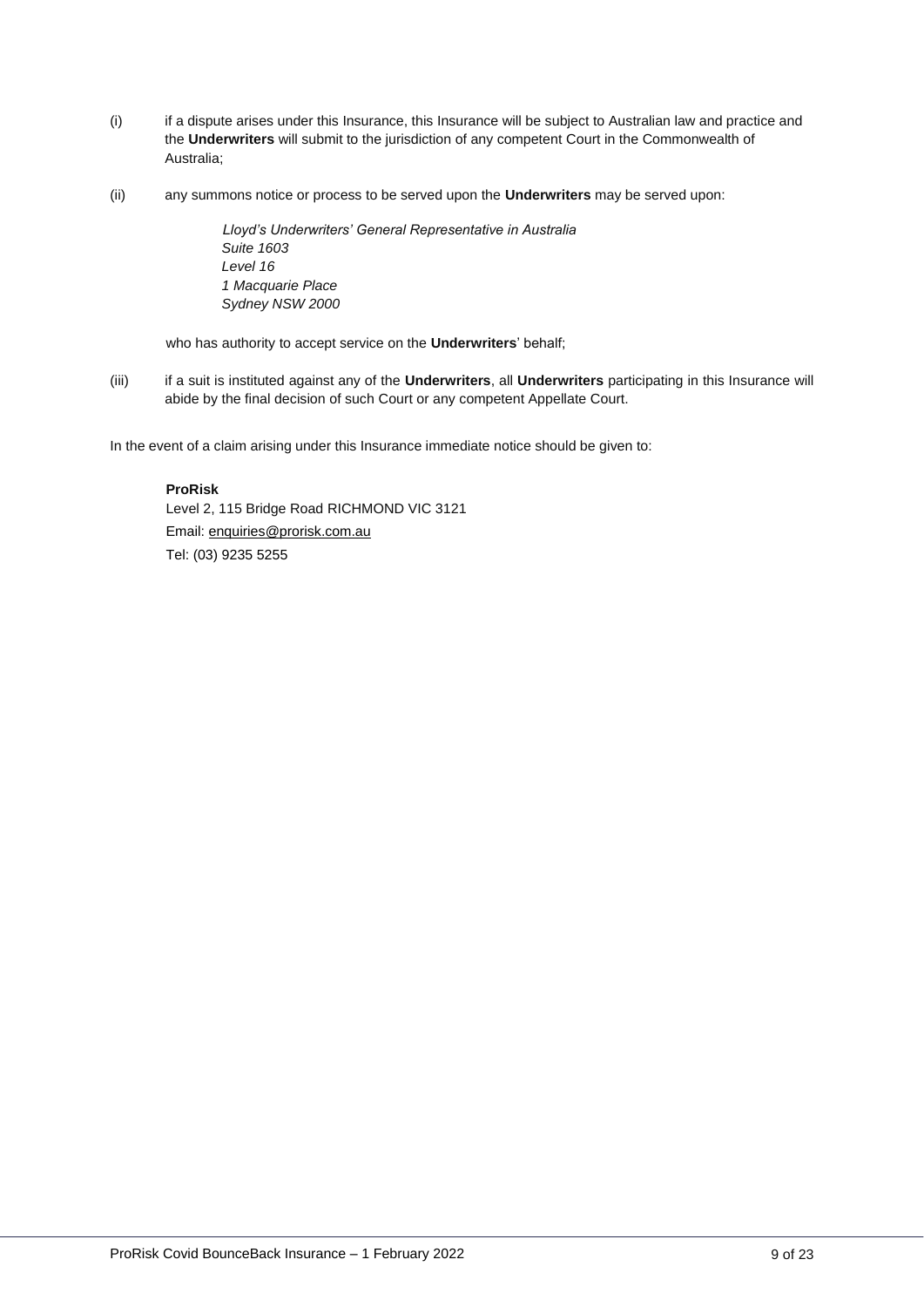## <span id="page-10-0"></span>General Conditions

These general conditions apply to all sections of this policy. There may be additional conditions set out under Part B Policy Wording.

## <span id="page-10-1"></span>**Applying for Cover**

You may apply for this policy at any time.

Assuming that **You** meet all eligibility criteria, **You** will be issued with a **Policy Schedule** confirming **Your** cover including the following information:

- Your name and address;
- which cover **You** have selected;
- the premium (including government charges) that **You** have paid; and
- the Period of Insurance.

## <span id="page-10-2"></span>**Eligibility Criteria**

#### **Applies to All Policy Terms and Levels**

You can apply for this policy if:

- **You** are **Fully Vaccinated** against **Covid-19**; and
- **You** are over 18 (eighteen) and under 65 (sixty-five) years of age at the time of taking out this policy; and
- **You** are an Australian or New Zealand citizen or holder of any Australian or New Zealand Permanent Residency Visa or hold an Australian Government Student Visa when **You** apply for this insurance.

## <span id="page-10-3"></span>**The Cost of This Policy**

The total premium is the amount **We** charge **You** for this policy. It includes the amount **We** have calculated for the risk, distribution costs, the taxes and government charges applicable. You will be informed of the cost of this policy prior to purchasing and the premium will also be shown on the **Policy Schedule**.

When calculating the premium, **We** take a number of factors into account. These factors and the degree to which they affect the premium will depend on the information **You** give **Us**, and the level and type of cover **You** choose. The main factors that impact **Your** premium include:

- the term of **Your** policy;
- the average cost of claims. e.g. the cost of claims is a determining factor in calculating the premium cost;
- the frequency for which claims occur. e.g. the frequency or number of claims is a determining factor in calculating the premium cost;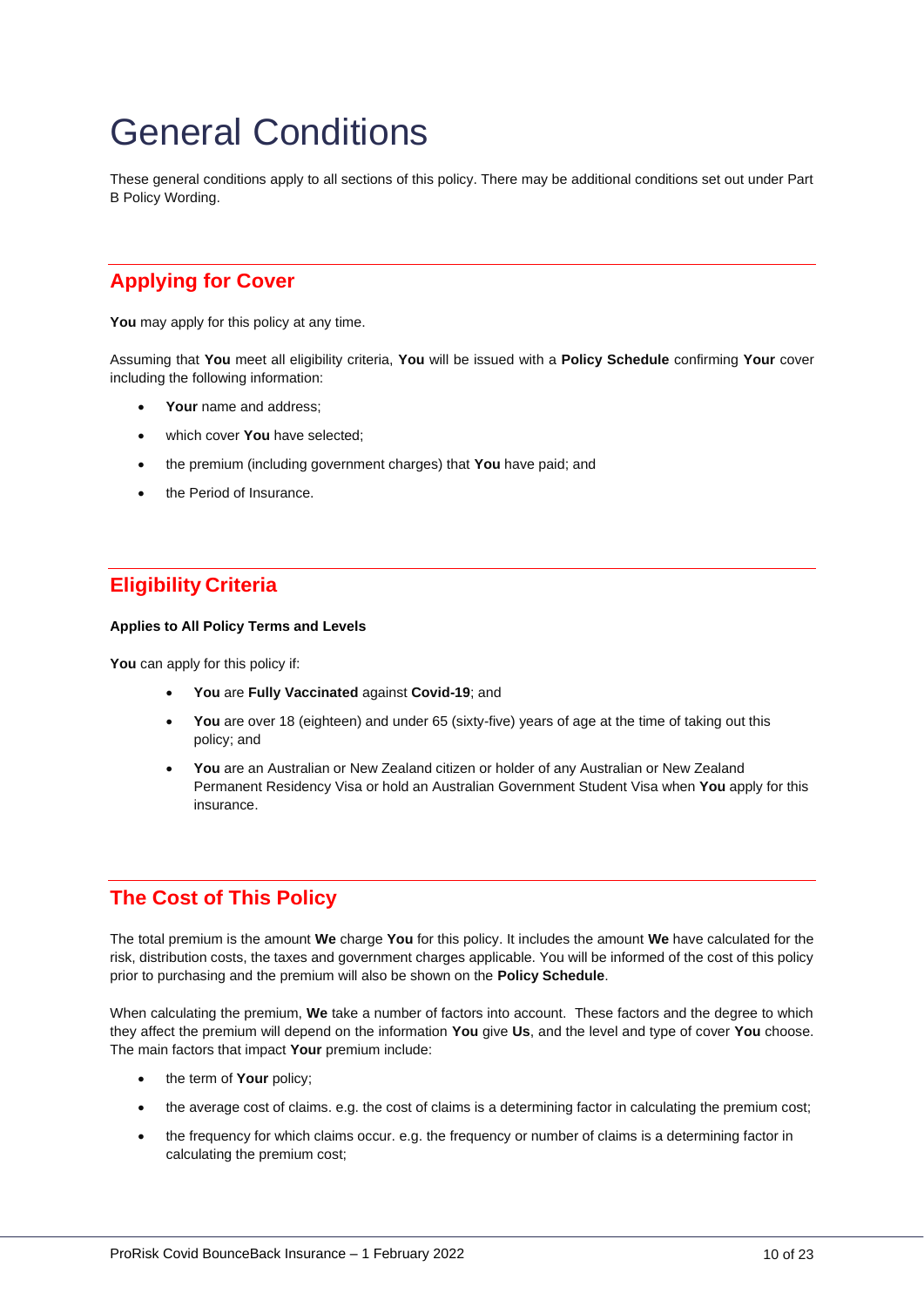- distribution cost e.g. the costs associated with the product research, development, packaging, marketing and distribution;
- the ongoing cost of servicing **Your** policy for the life of **Your** policy.
- how **You** will pay for the **Premium**, up front or by monthly instalments.

**You** can pay **Us** the premium up front or it can be paid in monthly instalments as detailed on page 12.

The policy is a renewable policy subject to underwriters terms and conditions at that time.

#### <span id="page-11-0"></span>**How to Make a Claim**

Full details of what **You** must do for **Us** to consider **Your** claim are provided in the '**Claims**' section at the end of this PDS. To make a claim under this policy please contact:

**ProRisk**

Level 2, 115 Bridge Road RICHMOND VIC 3121 Email: [enquiries@prorisk.com.au](mailto:enquiries@prorisk.com.au) Tel: (03) 9235 5255

### <span id="page-11-1"></span>**Cooling-Off Information**

If **You** want to return **Your** policy after **Your** decision to buy it, **You** may cancel it and receive a full refund if **You** cancel during the cooling off period. This cooling off right does not apply if **You** have made a claim. Even after the cooling off period ends, **You** still have cancellation rights (refer to the policy under the section Cancelling the Policy).

To cancel **Your** policy within the cooling off period **You** must submit **Your** request to **Us** within twenty-eight (28) days of the commencement of **Your** policy. **You** can send **Your** request to:

**ProRisk** Level 2, 115 Bridge Road RICHMOND VIC 3121 Email: [enquiries@prorisk.com.au](mailto:enquiries@prorisk.com.au) Tel: (03) 9235 5255

### <span id="page-11-2"></span>**Cancelling the Policy**

#### **When the Policy Ends**

The policy ends, and **We** stop paying benefits on the earliest of any of the following:

- the expiry date shown on **Your** schedule;
- the date **We** receive a written request from **You** to terminate the insurance;
- the date given when **We** provide **You** with written notice to terminate the insurance in accordance with relevant legislation; or
- the premium is not received pursuant to the terms of this policy.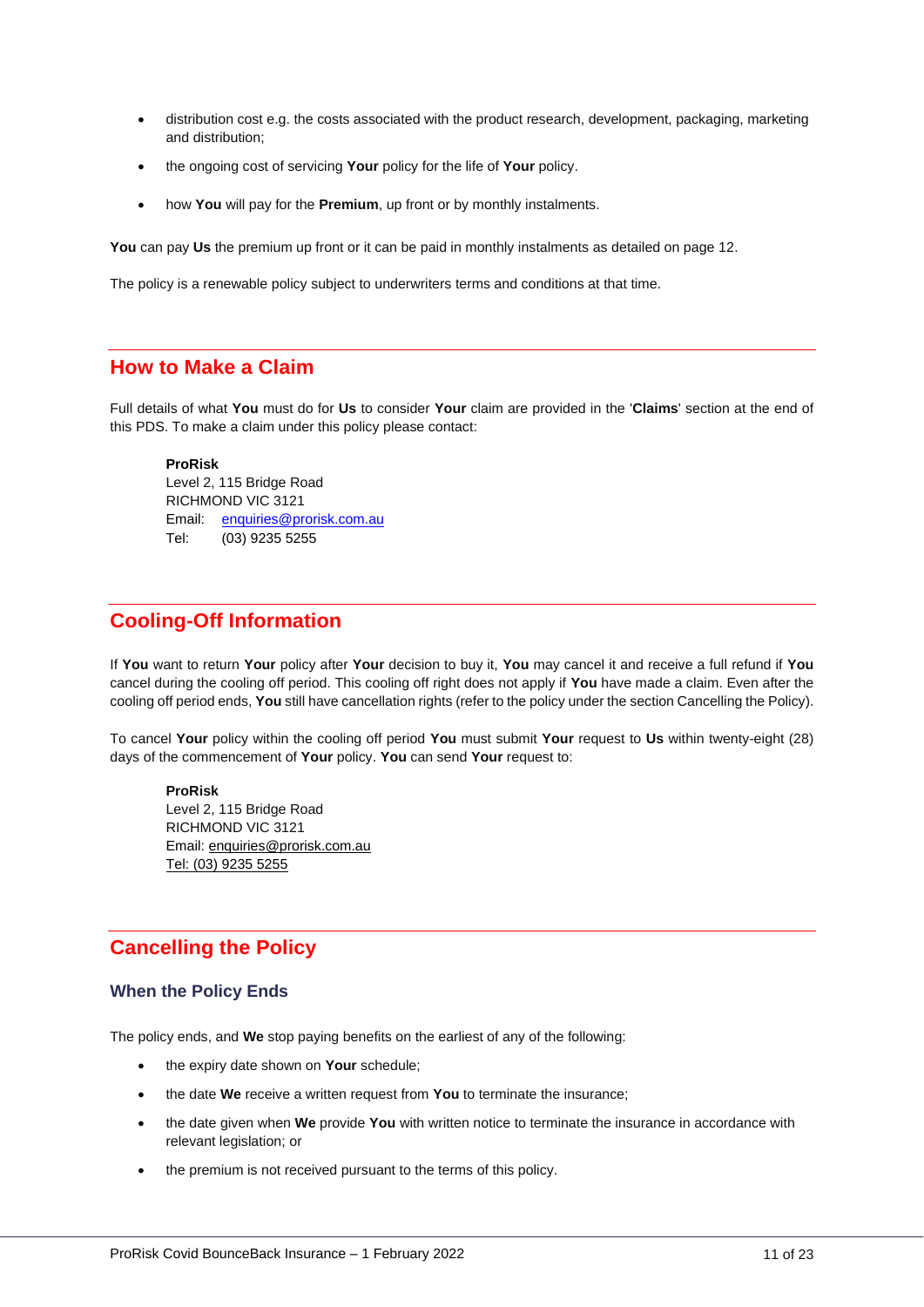#### **How You May Cancel Your Policy**

If **You** want to return **Your** policy after **Your** decision to buy it, **You** may cancel it and receive a full refund if **You** cancel during the cooling off period. This cooling off right does not apply if **You** have made a claim. Even after the cooling off period ends, **You** still have cancellation rights. However, **We** may deduct certain amounts from any refund (refer to the Refund of Premium Section below).

To cancel **Your** policy within the cooling off period **You** must submit **Your** request to **Us** within twenty-eight (28) days of the commencement of **Your** policy. **You** can send **Your** request to:

#### **ProRisk**

Level 2, 115 Bridge Road RICHMOND VIC 3121 Email: [enquiries@prorisk.com.au](mailto:enquiries@prorisk.com.au) Tel: (03) 9235 5255

After this period, **You** may cancel the policy at any time that **You** want to by using the contact details above.

#### **How We May Cancel Your Policy**

**We** may cancel **Your** policy in any of the circumstances permitted by law by informing **You** in writing. These reasons include but are not limited to the following:

- where **You** fail to comply with the duty of utmost good faith;
- where **You** failed to comply with **Your** duty to take reasonable care not to make a misrepresentation;
- where **You** failed to comply with a provision of the policy, including failure to pay an insurance contribution;
- where **You** knowingly make a misrepresentation; or
- where **You** make a fraudulent claim under the policy during the **Period of Insurance** is in force.

**We** will give **You** this notice in person or send it to **Your** address last known to **Us**.

The cancellation will take effect from such time as may be agreed.

### <span id="page-12-0"></span>**Refund of Premium**

On cancellation of **Your** policy, a refund of premium will be paid to **You**.

The premium refund will be calculated after deducting a portion of the premium for time on risk and any government taxes or duties (where these are not refundable under the applicable State legislation). **We** will not pay **You** a refund if the refund amount is less than \$10 (GST Inclusive)

## <span id="page-12-1"></span>**Paying Your Premium**

**You** must pay the premium by the due date to get this insurance cover. **We** will tell **You** how much to pay and when payment is due.

If **We** agree, **You** can pay the premium by instalments but it costs less to pay annually.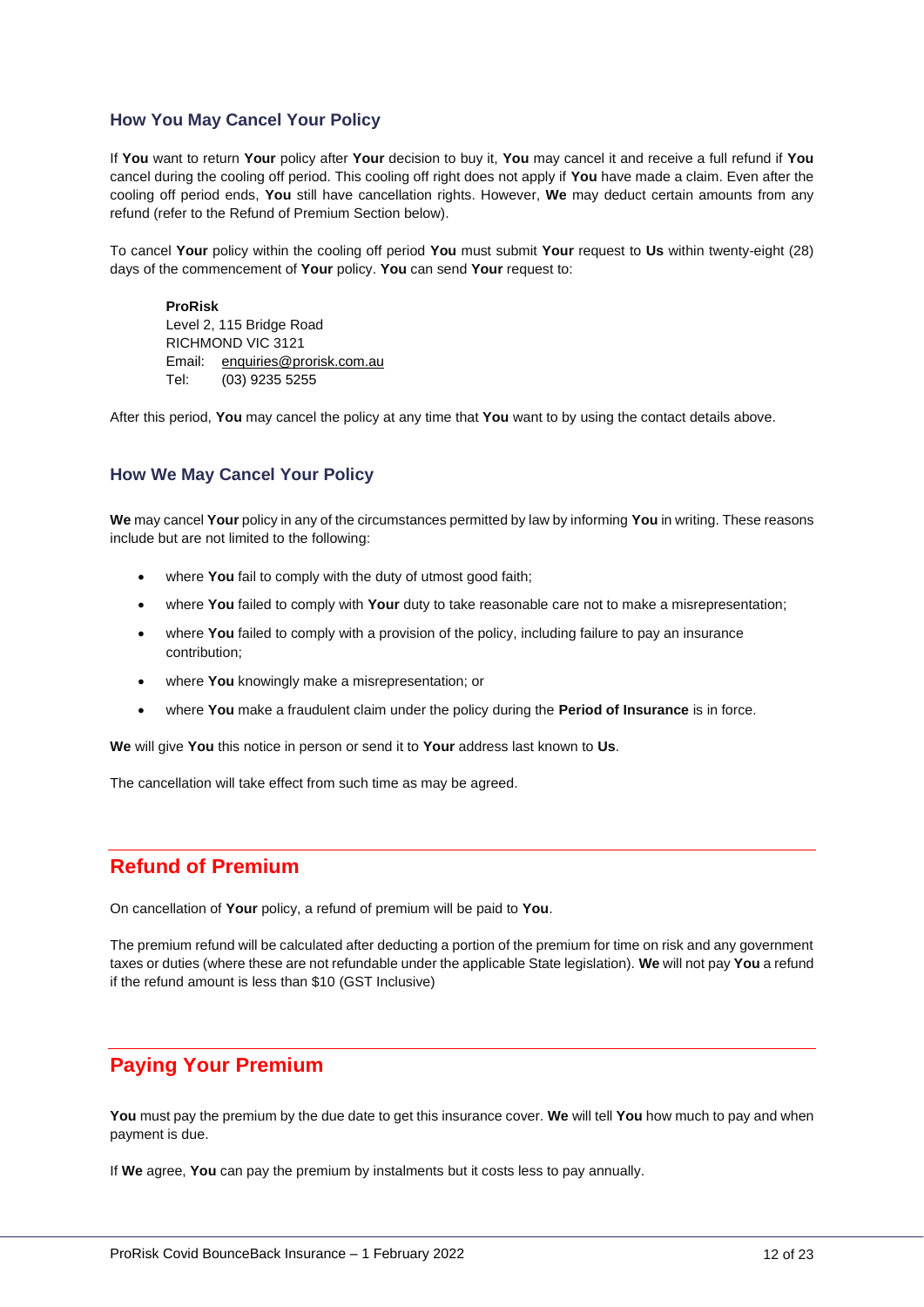**You** must pay **Your** premium by the due date. If **You** fail to make payment in the specified manner and the payment is at least 14 days overdue, **We** may refuse to pay the claim that first arises after the instalment become overdue and/or cancel the policy to the extent permitted by law.

The following applies when paying by monthly instalments:

- If **You** are paying by instalments and an instalment remains unpaid for 14 days or more, **We** may refuse a claim.
- If an instalment remains unpaid for a period of one month past its due date, **We** can cancel the policy.
- In the event of a claim, **We** will deduct the outstanding premium balance from **Your** claim payment.

#### <span id="page-13-0"></span>**Notices**

Any notice **We** give **You** will be in writing, and it will be effective:

- If it is delivered to **You** personally; or
- It is delivered to **You** at **Your** address (including an electronic address) last known to **Us**.

It is important for **You** to tell **Us** of any change of address as soon as possible.

### <span id="page-13-1"></span>**What You Are Not Covered For**

There are certain times when this insurance may not provide cover.

14 Day No Claim Period Applies - Where **You** are hospitalised due to Covid-19 within the first 14 days of the commencement of this policy, no claim for hospitalisation due to Covid-19 will be paid.

Ensure that **You** have read the "General Exclusions" table for full details.

**We** may also refuse to pay or may reduce the amount **We** pay for a claim:

- if **You** do not comply with the policy terms and conditions;
- If **You** do not comply with **Your** duty to take reasonable care not to make a misrepresentation;
- or If **You** make a fraudulent claim.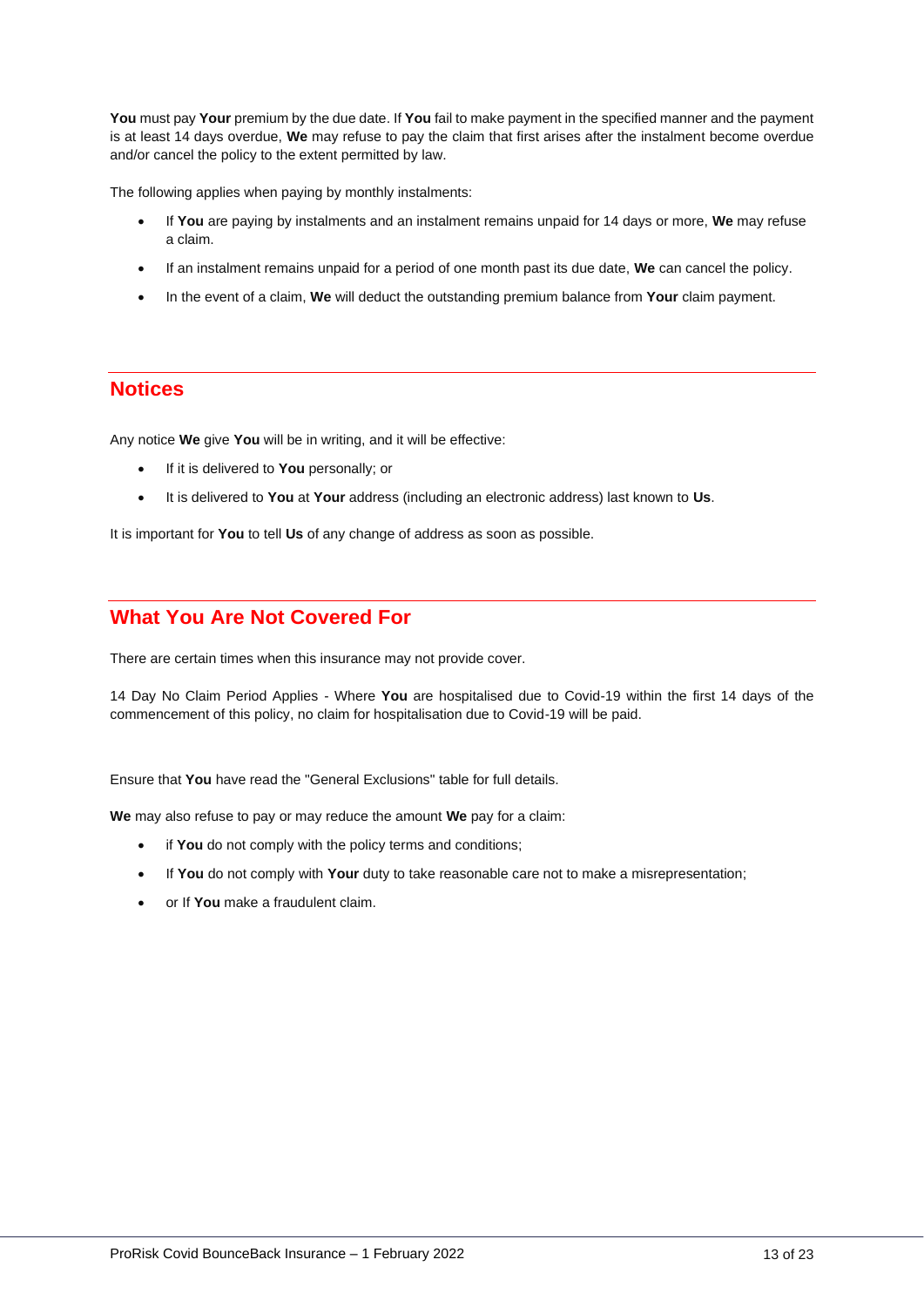## <span id="page-14-0"></span>Part B: Policy Wording

## <span id="page-14-1"></span>**About Covid BounceBack Insurance**

In the event that **You** contract **Covid-19** and are **Hospitalised** for a period of 24 hours or more, as a result of contracting **Covid-19**, **We** will pay **You** a one-off **Covid BounceBack Payment** of \$5,000.

The **Covid BounceBack Payment** can assist **You** with costs, expenses or lost wages due to **You** being **Hospitalised** from contracting the **Covid-19** virus. The **Covid BounceBack Payment** will be paid directly to **You**.

The maximum liability of what the insurer will pay for any 12 month policy term is \$10,000.

**We** will pay a maximum of two (2) claims per 12 month policy term.

Before **You** purchase a Covid BounceBack Insurance policy, **You** should find out what is covered and what is not covered by reading this PDS in full.

**Important: You** are required to be **Fully Vaccinated** against the **Covid-19** virus when taking out this policy.

It is up to **You** to choose the cover **You** need. This PDS contains information which can help **You** decide whether to purchase the insurance.

Any advice contained in this document is of a general nature only and has not considered **Your** objectives, financial situation or needs. **You** should therefore consider the information provided having regard to **Your** personal circumstances before deciding whether to apply for Covid BounceBack Insurance.

Subject to the terms, conditions, limitations and exclusions of this insurance, benefits are payable for disability , unemployment or bodily injury caused directly or indirectly by:

- **the use of or inability to use any application, software, or programme in connection with any electronic equipment (for example a computer, smartphone, tablet or internet-capable electronic device);**
- **any computer virus;**
- **any computer related hoax relating to a. and/or b. above.**

## <span id="page-14-2"></span>**Applying for Cover**

You may apply for this policy at any time.

Assuming that **You** meet all eligibility criteria, **You** will be issued with a **Policy Schedule** confirming **Your** cover including the following information:

- Your name and address;
- which cover **You** have selected;
- the premium (including government charges) that **You** have paid; and
- the **Period of Insurance**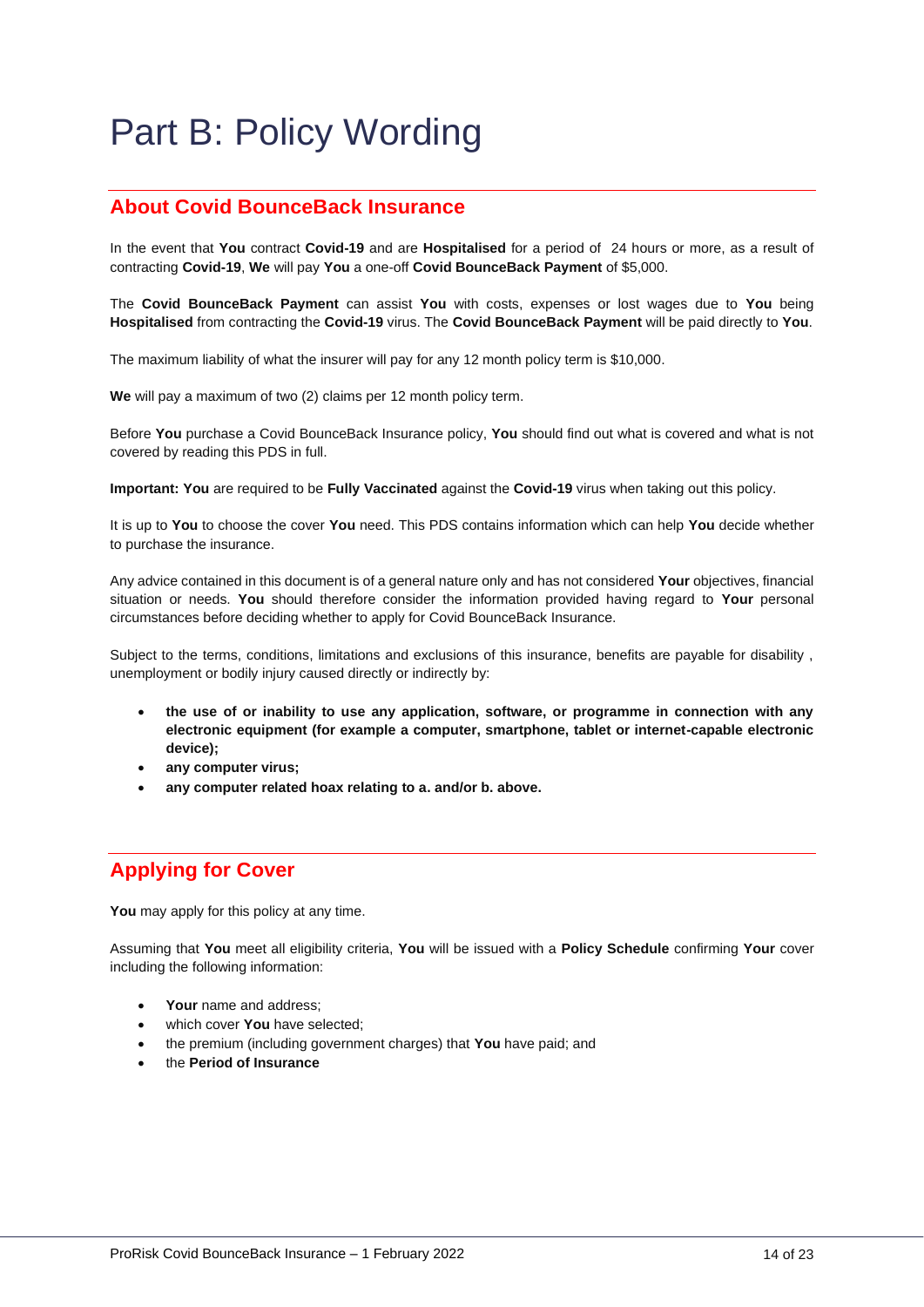## <span id="page-15-0"></span>**Summary of Cover and Benefits**

The table below summaries the key benefits.

Please note that this is a limited summary only and not a full description of the coverage provided.

| <b>Level of Cover</b> | <b>Covid BounceBack Payment</b> |
|-----------------------|---------------------------------|
|                       | \$5,000                         |

Cover is subject to terms, conditions, exclusions and limitations that are not listed in the summary. You need to carefully read this PDS to properly understand the level of cover of this policy and its limitations.

## <span id="page-15-1"></span>**What We Will Pay**

In the event that **You** are **Fully Vaccinated** against the **Covid-19** virus, contract **Covid-19** and are **Hospitalised** for a period of 24 hours or more as a result of contracting **Covid-19**, **We** will pay **You** a one-off **Covid BounceBack Payment** of \$5,000, subject to the terms, conditions and exclusions of this policy.

**We** will pay any approved payment directly to **You.**

The maximum liability of what the insurer will pay for any 12 month policy term is \$10,000.

**We** will pay a maximum of two (2) claims per 12 month policy term.

## <span id="page-15-2"></span>**General Exclusions**

Events that **We** will not cover are listed in the following table are marked by a **'X'.**

| Where You have not been Fully Vaccinated against the Covid-19 virus.                                                                                                                                   | X |
|--------------------------------------------------------------------------------------------------------------------------------------------------------------------------------------------------------|---|
| Where You have been diagnosed with Covid-19 at the time of taking out the policy.                                                                                                                      | X |
| Where You were waiting for results of Covid-19 test at the time of taking out policy or had any close<br>contacts including family members waiting on a <b>Covid-19</b> test result.                   | X |
| 14 Day No Claim Period Applies - Where You are hospitalised due to Covid-19 within the first 14<br>days of the commencement of this policy, no claim for hospitalisation due to Covid-19 will be paid. |   |
| Pay more than two (2) claims during the <b>Period of Insurance</b> .                                                                                                                                   | X |
| Engaging in a criminal act.                                                                                                                                                                            | X |
| War or warlike activities (not including peace time manoeuvres).                                                                                                                                       | X |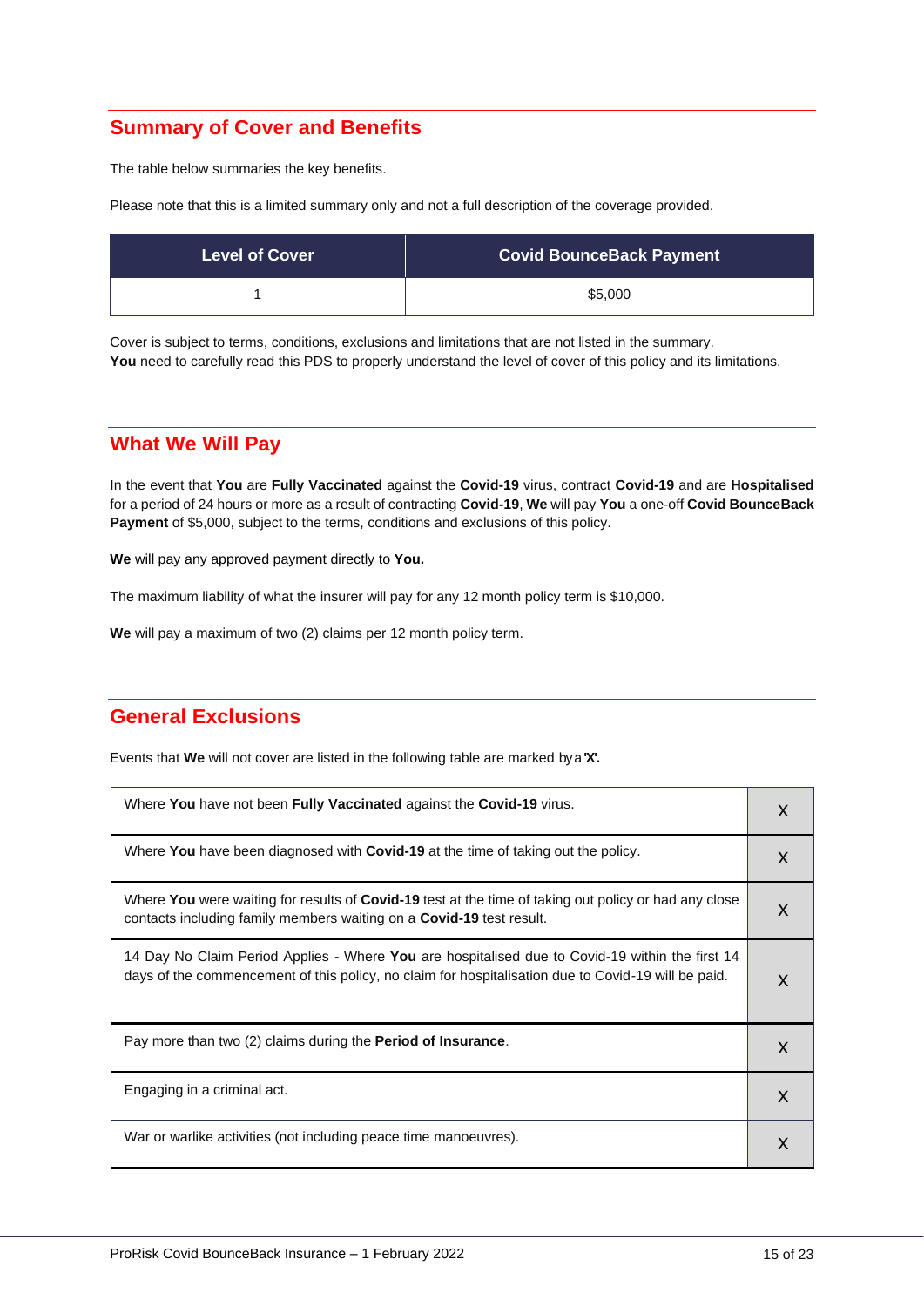| Acts of Terrorism where such acts are directly or indirectly caused by, contributed to by, resulting<br>from, or arising out of, or in connection with biological, chemical, or nuclear weapons, pollution or<br>contamination. |  |
|---------------------------------------------------------------------------------------------------------------------------------------------------------------------------------------------------------------------------------|--|
| If the event of contracting Covid-19 is occasioned by Your deliberate act.                                                                                                                                                      |  |

## <span id="page-16-0"></span>**General Exclusions Continued**

These general exclusions apply to all sections of this policy. There may be additional exclusions set out under the claims section of this PDS.

#### **Sanction Limitation and Exclusion Clause**

No(re)insurer shall be deemed to provide cover and no (re)insurer shall be liable to pay any claim or provide and benefit hereunder to the extent that the provision of such cover, payment of such claim or provision of such benefit would expose the(re)insurer to any sanction, prohibition or restriction under United Nations resolutions or the trade or economic sanctions, laws or regulations of the European Union, United Kingdom or United States of America.

#### **War and Civil War Exclusion Clause**

Notwithstanding anything to the contrary contained herein this Policy does not cover loss or damage directly or indirectly occasioned by, happening through or in consequence of war, invasion, acts of foreign enemies, hostilities (whether war be declared or not), civil war, rebellion, revolution, insurrection, military or usurped power or confiscation or nationalisation or requisition or destruction of or damage to property by or under the order of any government or public or local authority.

#### **Radioactive Contamination Exclusion Clause**

This Policy does not cover any loss or damage arising directly or indirectly from nuclear reaction nuclear radiation or radioactive contamination however such nuclear reaction nuclear radiation or radioactive contamination may have been caused NEVERTHELESS if fire is an insured peril and a fires arise directly or indirectly nuclear reaction nuclear radiation or radioactive contamination any loss or damage arising directly form that fire shall(subject to the provisions of this Policy) be covered EXCLUDING however all loss or damage caused by nuclear reaction nuclear radiation or radioactive contamination arising directly or indirectly from that fire.

#### **Biological or Chemical Materials Exclusion**

It is agreed that this Insurance excludes loss, damage, cost or expense of whatsoever nature directly or indirectly caused by, resulting form or in connection with the actual or threatened malicious use of pathogenic or poisonous biological or chemical materials regardless of any other cause or event contributing concurrently or in any other sequence thereto.

#### **Cover For Cyber Events**

This Policy does not cover any loss or damage caused by, resulting from or connected with, directly or indirectly,:

- the use of or inability to use any application, software, or programme in connection with any electronic equipment (for example a computer, smartphone, tablet or internet-capable electronic device);
- any computer virus;
- any computer related hoax relating to a. and/or b. above.

#### **Notices**

Any notice **We** give **You** will be in writing, and it will be effective:

- If it is delivered to **You** personally; or
- It is delivered to **You** at **Your** address (including an electronic address) last known to **Us**.

It is important for **You** to tell **Us** of any change of address as soon as possible.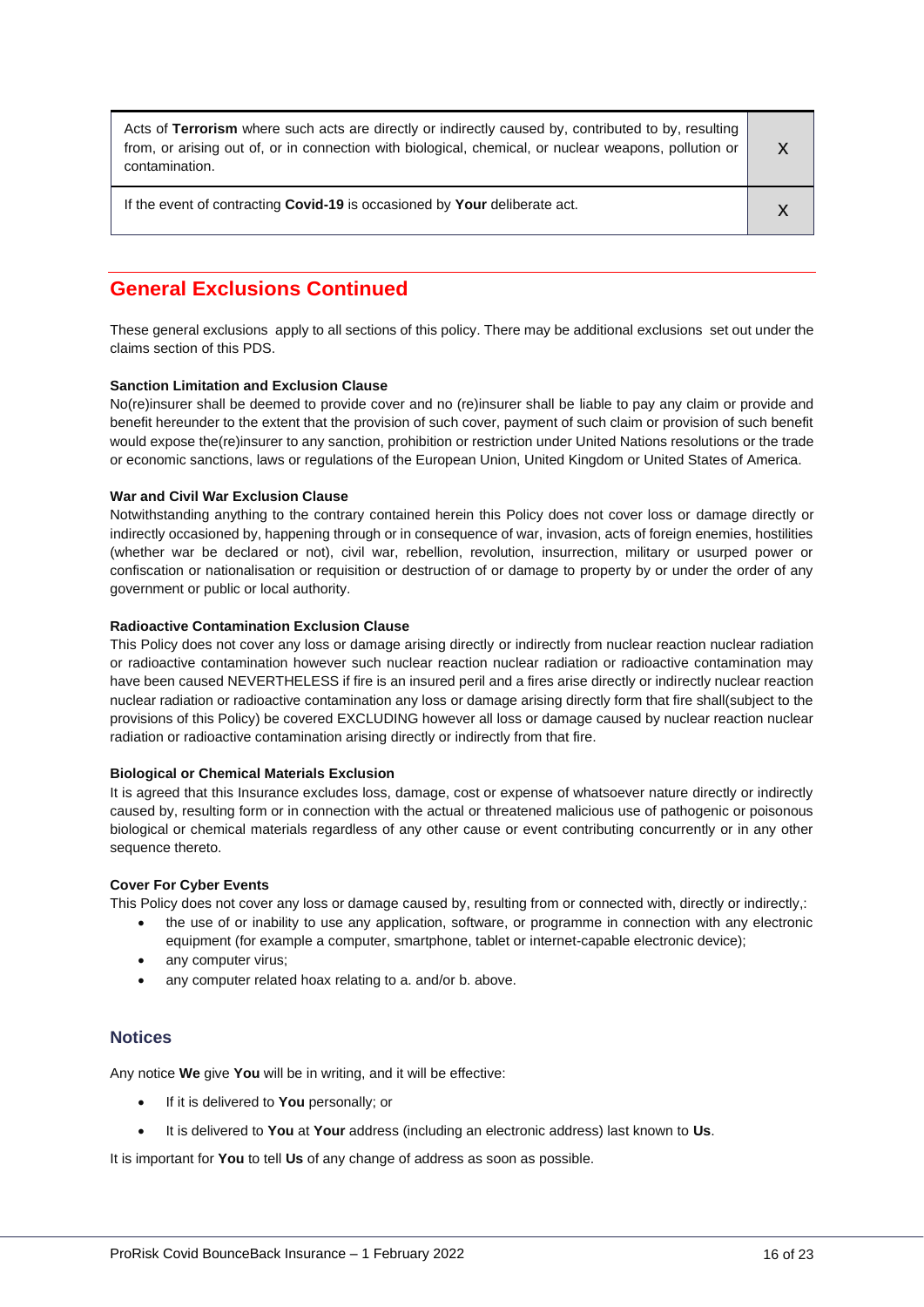## <span id="page-17-0"></span>**Taxation Implications**

There may be other taxation implications affecting **You**, depending upon **Your** own circumstances. **We** recommend that **You** seek professional advice.

## <span id="page-17-1"></span>Claims

### <span id="page-17-2"></span>**What You Must Do**

#### **Notification of an incident**

**You** must advise **Us** as soon as possible of an incident which could lead to a claim on this policy.

## <span id="page-17-3"></span>**How to Make a Claim**

To make a claim following a **Covid-19** hospitalisation event occurring **You** must:

• contact **Us** as soon as practicable and be ready to provide details of the incident. **We** can be contacted at:

#### **ProRisk** Level 2, 115 Bridge Road RICHMOND VIC 3121 Email: [enquiries@prorisk.com.au](mailto:enquiries@prorisk.com.au) Tel: (03) 9235 5255

- complete, sign and return the claim form to **Us**;
- provide the following documentation:
	- a) evidence of hospital admission greater than 24 hours; and
	- b) evidence of the hospital admission was due to contracting **Covid-19**; and
	- c) evidence of **You** being **Fully Vaccinated** against the **Covid-19** virus at time of contracting **Covid-19**.
- provide written statements under oath if **We** require it;
- be interviewed about the circumstances of the claim if **We** require this.

If **You** require assistance or have any questions regarding a claim, please contact **Us** on (03) 9235 5255.

#### **How claim administration and legal proceedings are undertaken**

When a claim is admitted under this policy, **We** have the right at **Our** discretion, to exercise all the legal rights of **You** relating to the incident and to do so in **Your** name.

**We** will take full control of the administration, conduct or settlement of the claim.

**In** order for **Us** to pay anything under this policy, **You** should comply with all the requirements of this section and provide **Us** with all information and assistance that **We** have requested.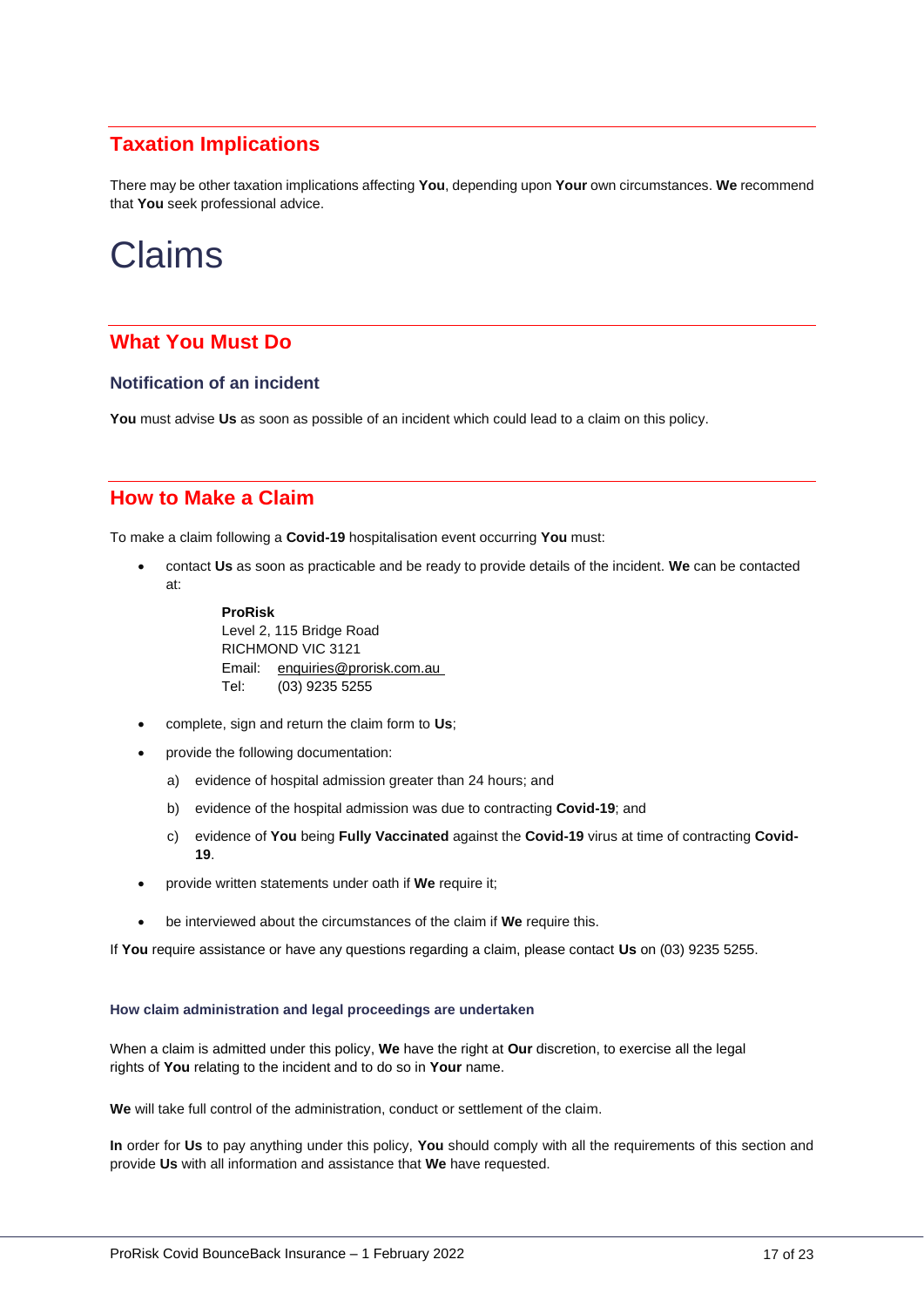## <span id="page-18-0"></span>**What You Must NOT Do**

#### **False or misleading information**

**We** may deny part or all of **Your** claim if **You** are not truthful and honest in any statement **You** make in connection with a claim, or if the claim is fraudulent or false in any respect.

#### **What We do**

**We** may take over and conduct the defence or settlement of any claim or issue legal proceedings for damages. If **We** do this **We** will do it in **Your** name.

**We** have full discretion in the conduct of any legal proceedings and in the settlement of any claim. **We** may require **Your** co-operation by giving **Us** any statements, documents or assistance. This may include giving evidence in any legal proceedings.

#### **What can affect a claim**

Payment of a claim may be refused if **You** are in breach of **Your** duty to take reasonable care not to make a misrepresentation or any of the General Conditions of the **Policy**, including any endorsements noted on or attached to the **Policy Schedule**.

**ProRisk** will be entitled to refuse to pay or to reduce the amount of a claim if:

- it is in any way fraudulent, or
- any fraudulent means or devices are used by **You** or anyone acting on **Your** behalf to obtain any benefits under the Policy.

#### **1. Subrogation**

Where a claim has been paid under this **Policy**, **We** become entitled to any rights **You** may have against any party in relation to that claim. **You** must assist **Us** (including giving evidence at any civil trial) and provide such information (including signed statements) as **We** reasonably require to exercise such rights.

**You** must not, without **Our** prior written consent, enter into any contract or agreement which excludes, limits or prejudices a right of recovery which **You** may have in respect of any claim covered under this **Policy**. Further, **You** must not do anything or fail to do anything which excludes, limits or prejudices **Our** rights of subrogation.

#### **2. Other Insurance**

If at the time of a valid claim under this policy, there is another insurance policy in force which covers **You** for the same loss or expense, **We** may seek recovery of some or all of **Our** costs from the other insurer. **You** must give **Us** help or information **We** may need to assist **Us** with **Our** loss recoveries.

#### **3. Insurance Contracts Act 1984**

This **Policy** is governed by and **We** will act in accordance with the Insurance Contracts Act 1984 (Cth) (as amended).

#### **4. Fraud**

Subject to the provisions of the Insurance Contracts Act, if **You** make a claim knowing the same to be false or fraudulent, as regards amount or otherwise, **We** may refuse payment of the claim.

#### **5. Due Diligence**

**You** will take all reasonable steps in doing all things to avoid or reduce any loss under this **Policy**.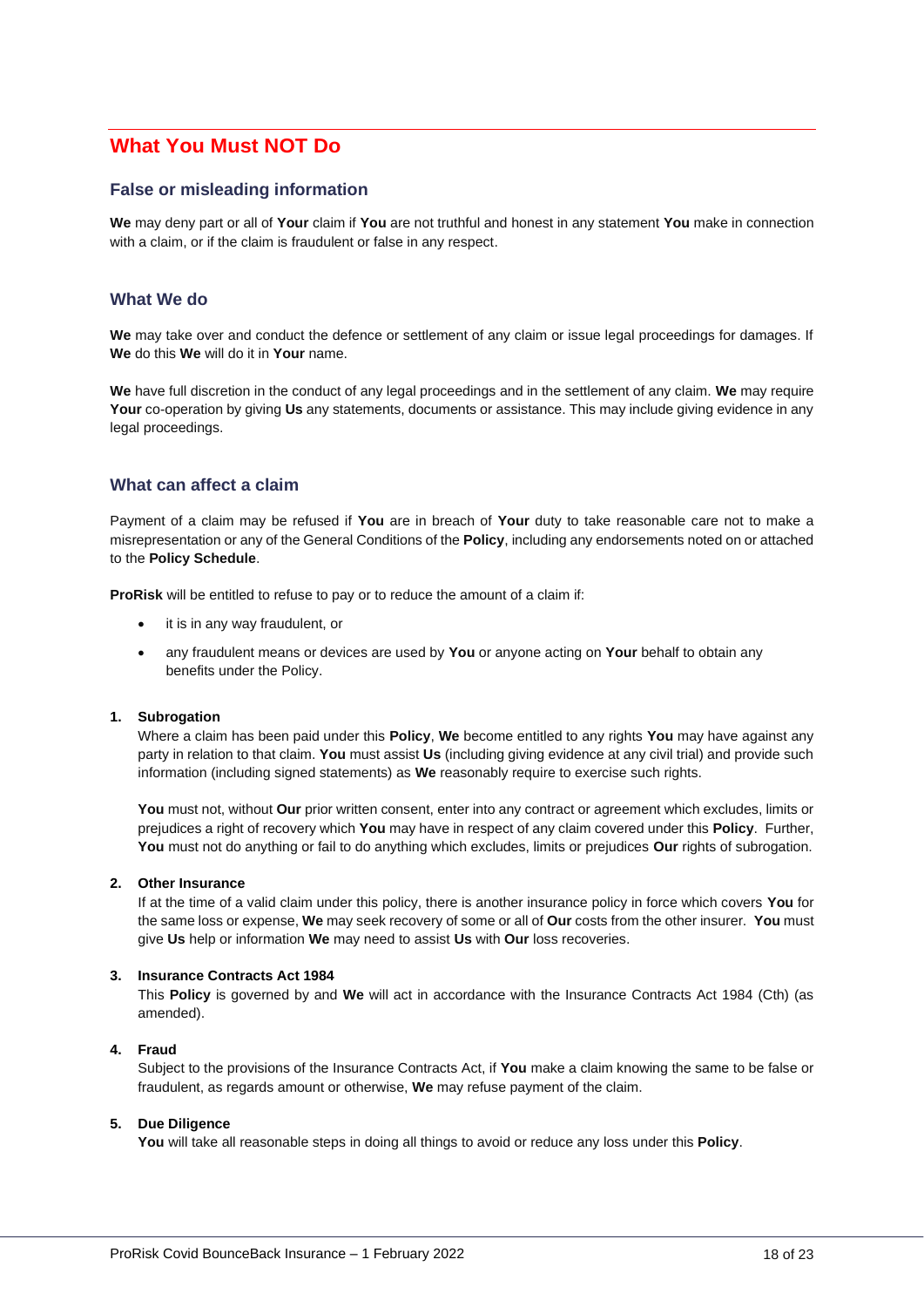### <span id="page-19-0"></span>**Input Tax Credit Entitlement**

- **You** are required to tell **Us** of any entitlement to an input tax credit If **You** fail to do so, **You** may be liable to GST on any claim **We** pay.
- The policy does not provide cover for any GST liability, or for any fine or penalty for which **You** become liable.

## <span id="page-19-1"></span>**Several Liability Notice**

The subscribing underwriters' obligations under contracts of insurance to which they subscribe are several and not joint and are limited solely to the extent of their individual subscriptions. The subscribing underwriters are not responsible for the subscription of any co-subscribing underwriters who, for any reason, do not satisfy all or part of their obligations.

## <span id="page-19-2"></span>**Definitions**

Some key words and terms used in this PDS have a special meaning. If words and terms are only used in one (1) section of the PDS, **We** will describe their special meaning in that section.

| 14 Day No Claim<br><b>Period</b>          | Where You are hospitalised due to Covid-19 within the first 14 days of the<br>commencement of this policy, no claim for hospitalisation due to Covid-19 will be<br>paid.                                                                                                                                                                                                                                                              |
|-------------------------------------------|---------------------------------------------------------------------------------------------------------------------------------------------------------------------------------------------------------------------------------------------------------------------------------------------------------------------------------------------------------------------------------------------------------------------------------------|
| <b>Covid BounceBack</b><br><b>Payment</b> | The amount to be paid to You in the event of an approved claim, based on the level<br>of cover You selected and shown on Your Policy Schedule.                                                                                                                                                                                                                                                                                        |
| Covid-19                                  | Coronavirus disease (Covid-19) is an infectious disease caused by the SARS-CoV-<br>2 virus.                                                                                                                                                                                                                                                                                                                                           |
| <b>Fully Vaccinated</b>                   | At the date of commencement of this policy You have been vaccinated with the<br>required number of Covid-19 vaccines within the time frames that has been<br>approved by the Australian Government - Department of Health - Therapeutic Good<br>Administration (TGA). The vaccination process has resulted with You being issued<br>with a valid and current <b>Covid-19</b> vaccination certificate by the Australian<br>Government. |
| <b>Hospitalised</b>                       | You have been admitted to hospital as an in-patient by a Registered Medical<br><b>Practitioner</b> for the treatment of Covid-19                                                                                                                                                                                                                                                                                                      |
| <b>Period of Insurance</b>                | the period shown in the Policy Schedule.                                                                                                                                                                                                                                                                                                                                                                                              |
| <b>Policy Schedule</b>                    | the schedule of insurance which sets out details of the cover provided to You.                                                                                                                                                                                                                                                                                                                                                        |

Wherever the following words or terms are used in the PDS, they mean what is set out below: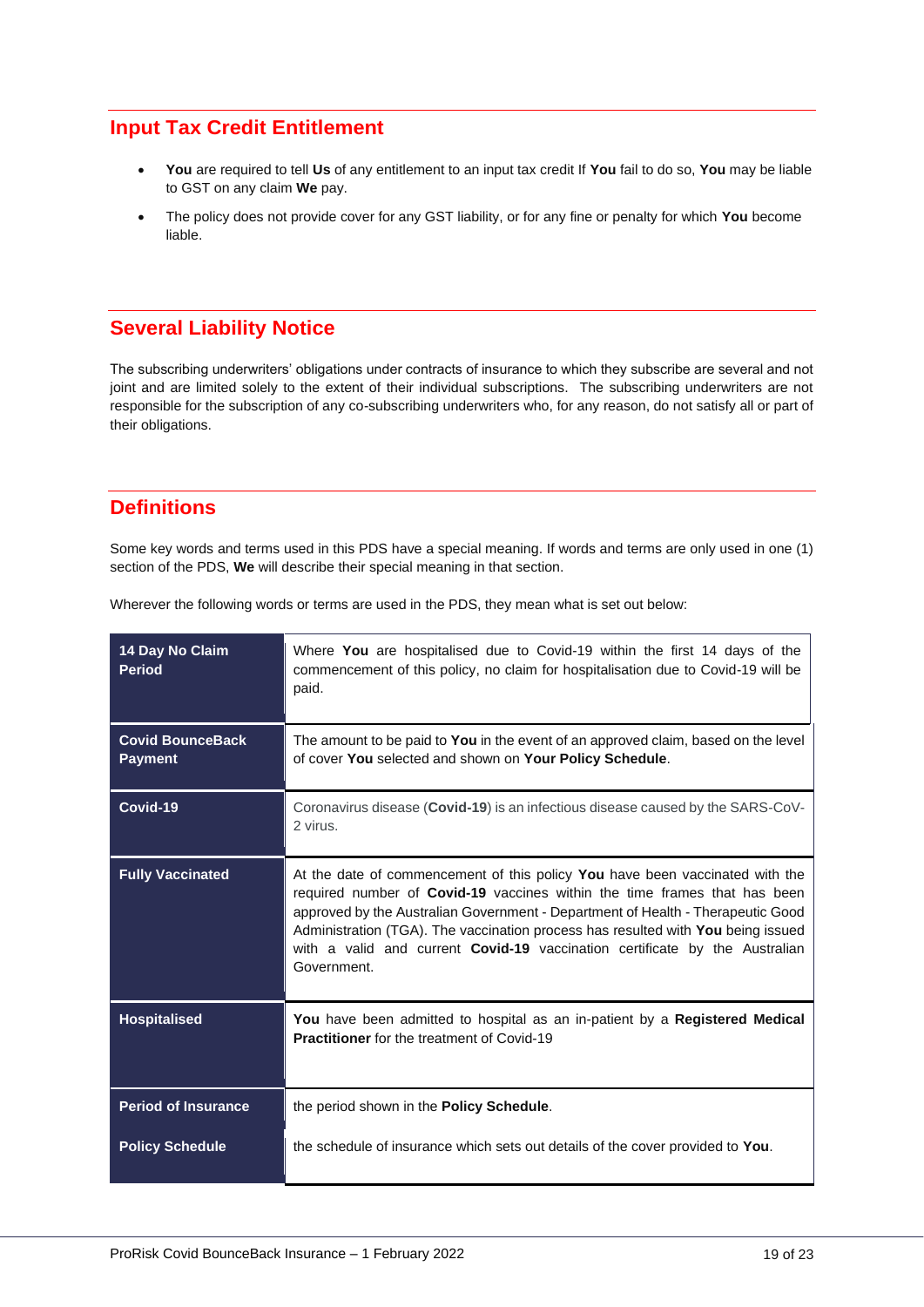| <b>Registered Medical</b><br><b>Practitioner</b> | means a doctor qualified to diagnose the condition or disorder, holding the<br>necessary certification in the country in which they are currently practising.                                                                                                                                                                                                                               |
|--------------------------------------------------|---------------------------------------------------------------------------------------------------------------------------------------------------------------------------------------------------------------------------------------------------------------------------------------------------------------------------------------------------------------------------------------------|
| <b>Terrorism</b>                                 | any act of any person acting on their own or in connection with an organisation or<br>foreign government, which can involve the use of, or threat of, force or violence,<br>where the purpose, by its nature or context, is to put the public or a section of the<br>public in fear, to resist or influence a government or to further an ideological,<br>religious, ethnic or similar aim. |
| You/Your                                         | the person(s) named on the current <b>Policy Schedule</b> as the 'insured'.                                                                                                                                                                                                                                                                                                                 |
| We. Us and Our                                   | the words "We", "Us" and "Our" mean certain underwriters at Lloyd's participating<br>in this policy, each to the extent of its own participation only.                                                                                                                                                                                                                                      |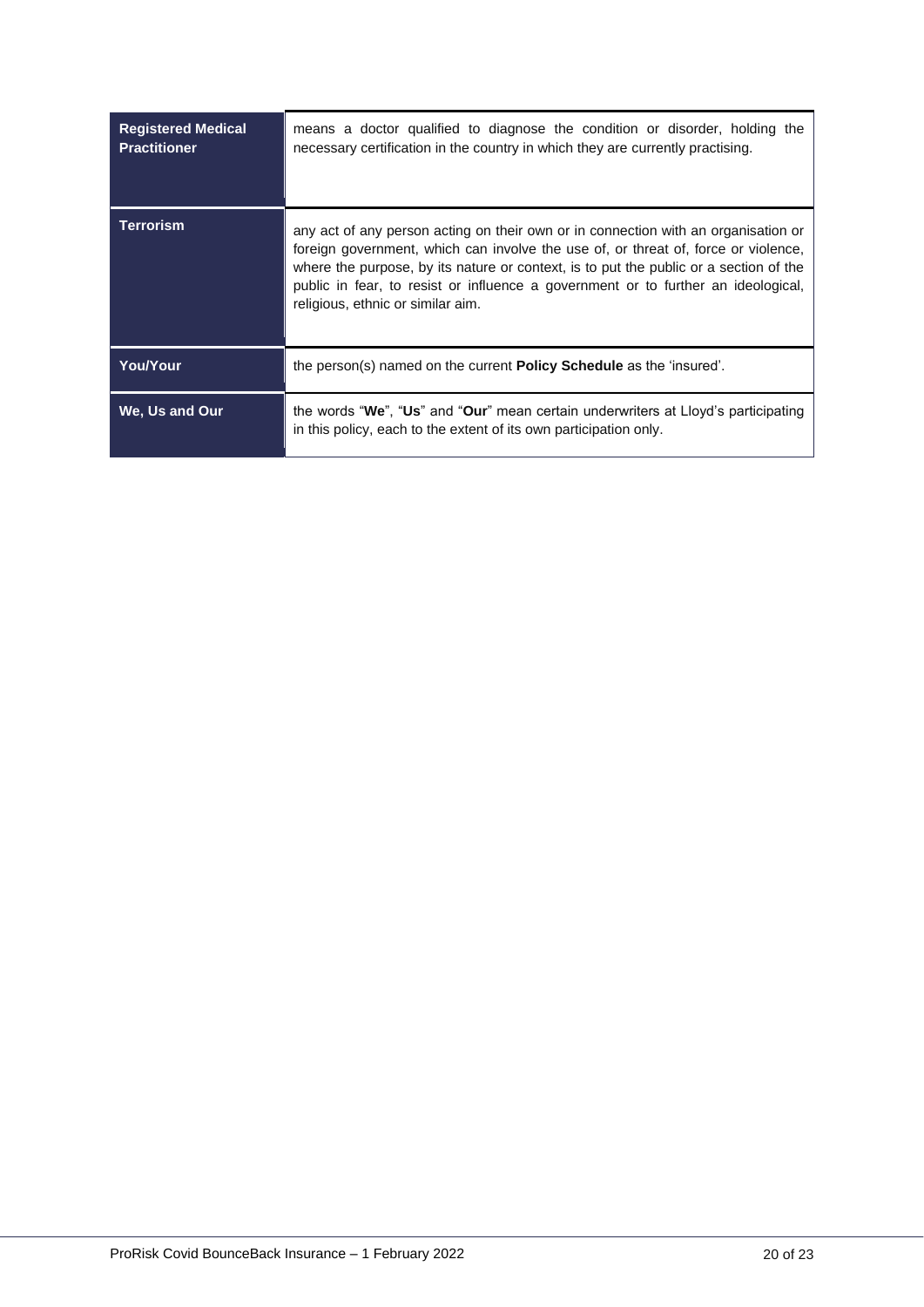## <span id="page-21-0"></span>Part C: Financial Services Guide (FSG)

ProRisk is responsible for this FSG as it relates to the financial services provided by them.

In this FSG, the words "**We**", "**Our**" or "**Us**" is a reference to Professional Risk Underwriting Pty Ltd (ProRisk). "**You**" and "**Your**" refer to **You** as the client and/or the insured.

This FSG provides **You** with information about the financial services that ProRisk provides in relation to the Covid BounceBack Insurance Policy to help **You** decide whether or not to **Us**e those services. It includes information about how ProRisk and other relevant parties are remunerated in relation to the product and services, **Our** client compensation arrangements, how **We** deal with complaints and how **We** can be contacted.

### <span id="page-21-1"></span>**1. Who is ProRisk?**

Professional Risk Underwriting Pty Ltd ABN 80 103 953 073 AFSL 308076 conducts business under the name ProRisk.

Professional Risk Underwriting Pty Ltd holds an Australian Financial Services License (AFSL 308076) and is regulated by the Australian Securities & Investments Commission (ASIC).

The AFSL authorises ProRisk to carry on a financial services business to deal in and provide general advice on general insurance products to wholesale and retail clients.

#### <span id="page-21-2"></span>**2. Our Products and Services**

ProRisk enters into and administers this insurance on behalf of the insurer and provides general advice only in respect of this insurance product. This means that **Our** advice will not take into account **Your** objectives, financial situation or needs. **You** should read the PDS and Policy Wording and consider it before making any decision about whether to acquire a financial product from ProRisk.

Before taking any action to acquire a financial product from ProRisk **You** should consider whether it is appropriate for **You** having regard to **Your** own objectives, financial situation and needs.

#### <span id="page-21-3"></span>**3. For Whom Do We Act?**

ProRisk is an underwriting agency. As an underwriting agency **We** are authorised under a binder agreement to act on behalf of the insurer. **We** have authority to issue the insurance policy including to enter into and administer this insurance policy and manage claims made against this policy on the insurer's behalf.

This means that in all matters **We** represent the insurer and not **You**.

### <span id="page-21-4"></span>**4. How ProRisk is Paid**

ProRisk are paid a service fee by the insurer for services **We** undertake on their behalf.

These services include but are not limited to the following;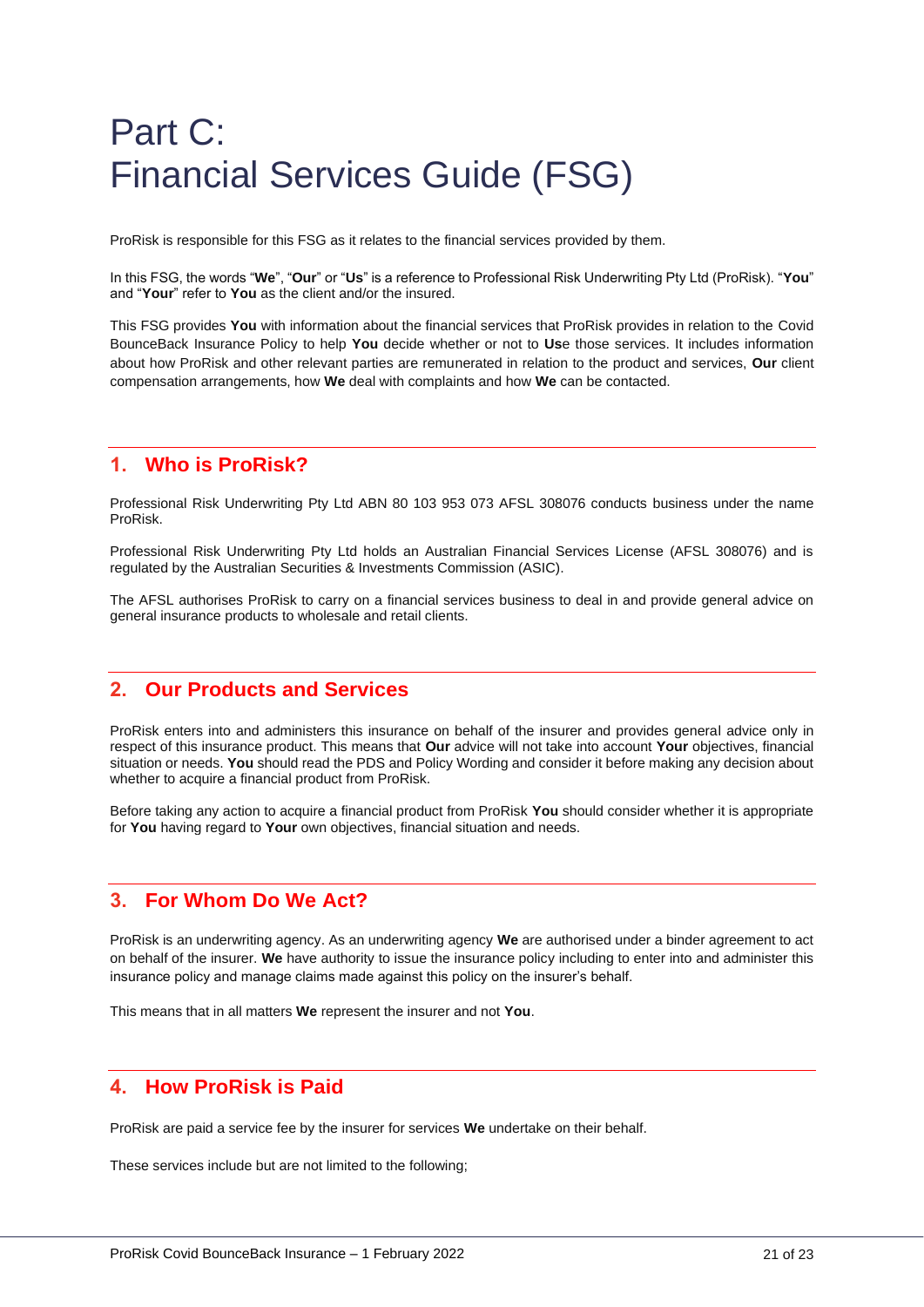Issuing and administering insurance policies, Market Research, Product Design and Product Development, Premium Builds and Analysis, Distribution Services, Administration Services, Compliance Services, Reporting Services, Claims Services, Collection and Payment of all relevant Taxes and Levies.

The service fee paid to ProRisk is calculated as a % of the net premium paid by **You** and ranges from 0 to 30%. The net premium is the premium excluding any statutory and government charges.

ProRisk may also be paid a share of the underwriting profits earned by the insurer based on the underwriting performance of the portfolio if certain criteria are met based on contractual arrangements between **Us** and the insurer. If **We** do not meet the criteria, **We** will not be paid a share of the underwriting profits.

ProRisk holds the premium paid in trust pending payment to the insurer and receives any interest earned.

**You** may ask for further information about **Our** remuneration relevant to the products and services provided to **You**. All requests must be received within a reasonable timeframe following the provision of the products and services to **You**.

### <span id="page-22-0"></span>**5. Insurance Brokers, Corporate Distributors and Referrers**

If **You** purchase **Your** insurance policy from either an Insurance Broker, Authorised Representative or Authorised Distributor **We** will pay them commission. The commission is paid from the net premium paid by **You**. The commission **We** pay is capped at 20% of the net premium.

If **You** are referred to **Us** by one of **Our** Referral Partners, **We** may also pay them a fee or commission. The fee or commission **We** pay is capped at 20% of the net premium.

The commission **We** pay will not increase the amount **You** pay **Us**.

**You** may ask for further information about payments **We** make relevant to the products and services provided to **You**. All requests must be received within a reasonable timeframe following the provision of the products and services to **You**.

## <span id="page-22-1"></span>**6. Relationships, Associations and Conflicts of Interest**

ProRisk is a member of a group of related companies. **You** may be referred by these companies to use **Our** products and services or **We** may refer **You** to them for other products and services. If **You** purchase a product as a result of the referral **We** may indirectly benefit from the success of the related company.

Some related body corporates of ProRisk include Armada Underwriting Pty Ltd ABN 84 000 989 131 AFSL 237402 (Armada), Insurance House Pty Ltd ABN 33 006 500 072 AFSL 240954. **We** have a conflicts of interest policy to ensure **We** are aware of and manage any conflicts of interest including those described above.

## <span id="page-22-2"></span>**7. How are ProRisk Employees paid?**

**Our** employees are paid by salary and superannuation benefits. The amount of salary varies according to the employee's position within ProRisk. Bonuses or incentives may be payable depending upon a number of factors including performance and the achievement of company goals.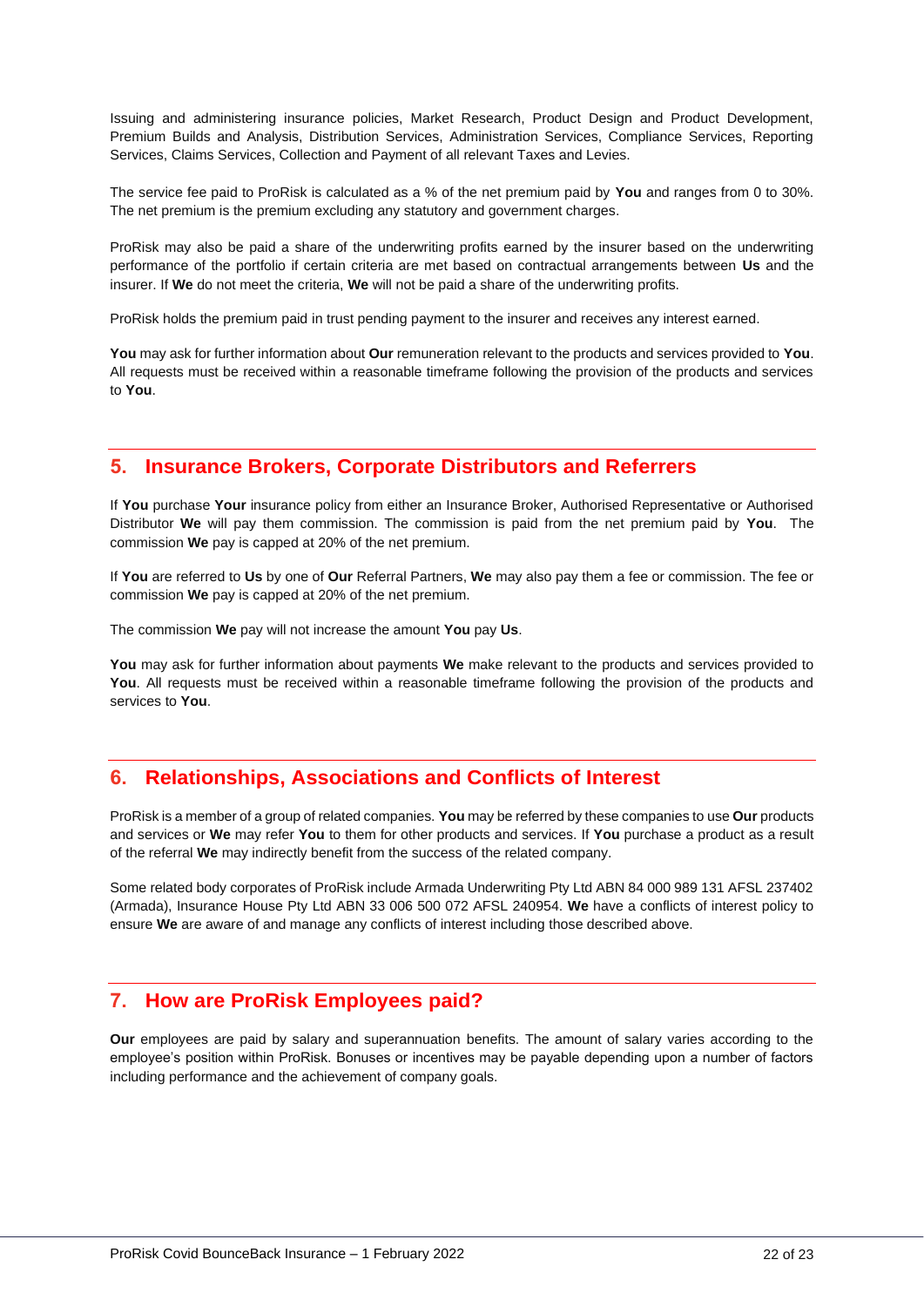### <span id="page-23-0"></span>**8. Electronic Delivery Of Disclosure Notices**

**We** will provide all correspondence and disclosure notices including **Our** Combined Product Disclosure Statement, Policy Wording and Financial Services Guides and other Documents to **You** electronically including via email and or links to w**e**bsites. If **You** have provided **Us** with **Your** email address, **We** will typically use that email address for all correspondence and disclosure notices. Should **You** prefer not to receive disclosure documents electronically, please advise **Us** and **We** will update **Our** records accordingly.

#### <span id="page-23-1"></span>**9. Complaints**

**Your** complaint will be considered in line with **Our** [Complaints Handling Procedures](https://www.prorisk.com.au/complaints-handling/) as outlined on page 7 of this Combined Product Disclosure Statement, Policy Wording and Financial Services Guide.

### <span id="page-23-2"></span>**10. Client Compensation**

**We** hold a Professional Indemnity (PI) Policy. This policy covers **Us** and **Our** employees for claims made against **Us** by clients as a result of **Our** conduct in relation to the provision of financial services. **Our** PI policy covers **Us** for claims relating to the conduct of representatives that no longer work for **Us**.

This policy satisfies the requirements for compensation arrangements under Section 912B of the *Corporations Act 2001 (Cth)*.

## <span id="page-23-3"></span>**11. Contact Us**

If **You** have any further questions about the financial services provided by ProRisk please contact **Us** at.

Phone: 1300 PRO INS (1300 776 467) Email: enquiries@prorisk.com.au Mail: Level 2, 115 Bridge Road Richmond VIC 3121 Web[: www.prorisk.com.au](http://www.prorisk.com.au/)

Please retain this document for **Your** reference and any future dealings with ProRisk.

Version ref: 02/2022